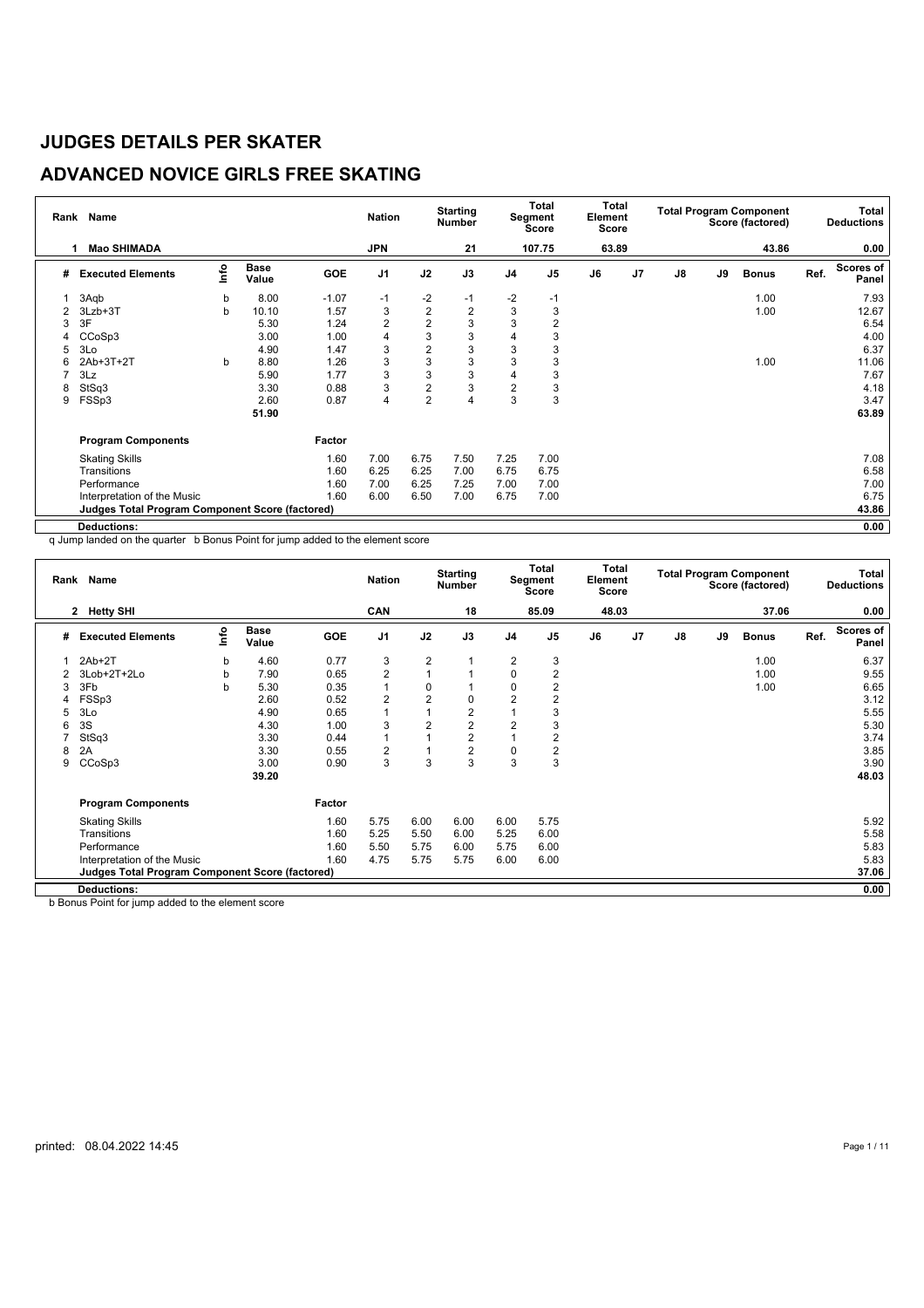## **ADVANCED NOVICE GIRLS FREE SKATING**

|   | Rank Name                                       |      |                      |            | <b>Nation</b>  |             | <b>Starting</b><br><b>Number</b> |                | <b>Total</b><br>Segment<br>Score | Total<br>Element<br>Score |                |               |    | <b>Total Program Component</b><br>Score (factored) |      | Total<br><b>Deductions</b> |
|---|-------------------------------------------------|------|----------------------|------------|----------------|-------------|----------------------------------|----------------|----------------------------------|---------------------------|----------------|---------------|----|----------------------------------------------------|------|----------------------------|
|   | <b>Luana STEIN</b><br>3                         |      |                      |            | <b>USA</b>     |             | 16                               |                | 76.02                            | 42.42                     |                |               |    | 33.60                                              |      | 0.00                       |
| # | <b>Executed Elements</b>                        | lnfo | <b>Base</b><br>Value | <b>GOE</b> | J <sub>1</sub> | J2          | J3                               | J <sub>4</sub> | J <sub>5</sub>                   | J6                        | J <sub>7</sub> | $\mathsf{J}8$ | J9 | <b>Bonus</b>                                       | Ref. | <b>Scores of</b><br>Panel  |
|   | 3Lzb+2Ab+SEQ                                    | b    | 7.36                 | $-0.98$    | 0              | -3          | $-4$                             | $-1$           | -1                               |                           |                |               |    | 2.00                                               |      | 8.38                       |
| 2 | 3Fb                                             | b    | 5.30                 | $-2.12$    | $-4$           | $-4$        | $-5$                             | $-4$           | -4                               |                           |                |               |    | 1.00                                               |      | 4.18                       |
| 3 | 3Lo                                             |      | 4.90                 | $-1.14$    | $-1$           | $-3$        | $-5$                             | $-2$           | $-2$                             |                           |                |               |    |                                                    |      | 3.76                       |
|   | 2A                                              |      | 3.30                 | 0.11       | $\overline{1}$ | $\mathbf 0$ |                                  | 0              | $\Omega$                         |                           |                |               |    |                                                    |      | 3.41                       |
| 5 | FSSp3                                           |      | 2.60                 | 0.17       | $\overline{2}$ | 1           | 0                                | $\mathbf 0$    |                                  |                           |                |               |    |                                                    |      | 2.77                       |
| 6 | 3Lz                                             |      | 5.90                 | 0.59       | 1              | 0           |                                  |                |                                  |                           |                |               |    |                                                    |      | 6.49                       |
|   | $3F+2T$                                         |      | 6.60                 | 0.18       | 1              | 0           | 0                                | $\mathbf 0$    | 2                                |                           |                |               |    |                                                    |      | 6.78                       |
| 8 | StSq2                                           |      | 2.60                 | 0.35       | 1              | 1           | $\overline{2}$                   | 0              | 2                                |                           |                |               |    |                                                    |      | 2.95                       |
| 9 | CCoSp3                                          |      | 3.00                 | 0.70       | $\overline{2}$ | 1           | 2                                | 3              | 3                                |                           |                |               |    |                                                    |      | 3.70                       |
|   |                                                 |      | 41.56                |            |                |             |                                  |                |                                  |                           |                |               |    |                                                    |      | 42.42                      |
|   | <b>Program Components</b>                       |      |                      | Factor     |                |             |                                  |                |                                  |                           |                |               |    |                                                    |      |                            |
|   | <b>Skating Skills</b>                           |      |                      | 1.60       | 5.50           | 5.50        | 5.50                             | 5.50           | 5.50                             |                           |                |               |    |                                                    |      | 5.50                       |
|   | Transitions                                     |      |                      | 1.60       | 5.25           | 4.50        | 5.50                             | 5.00           | 5.00                             |                           |                |               |    |                                                    |      | 5.08                       |
|   | Performance                                     |      |                      | 1.60       | 5.50           | 4.75        | 5.00                             | 5.50           | 5.00                             |                           |                |               |    |                                                    |      | 5.17                       |
|   | Interpretation of the Music                     |      |                      | 1.60       | 5.25           | 5.00        | 5.50                             | 5.25           | 5.25                             |                           |                |               |    |                                                    |      | 5.25                       |
|   | Judges Total Program Component Score (factored) |      |                      |            |                |             |                                  |                |                                  |                           |                |               |    |                                                    |      | 33.60                      |
|   | <b>Deductions:</b>                              |      |                      |            |                |             |                                  |                |                                  |                           |                |               |    |                                                    |      | 0.00                       |

b Bonus Point for jump added to the element score

| Rank | <b>Name</b>                                              |                |                      |                | <b>Nation</b>  |                | <b>Starting</b><br><b>Number</b> |                | Total<br>Segment<br><b>Score</b> | Total<br>Element<br>Score |                |               |    | <b>Total Program Component</b><br>Score (factored) |      | Total<br><b>Deductions</b> |
|------|----------------------------------------------------------|----------------|----------------------|----------------|----------------|----------------|----------------------------------|----------------|----------------------------------|---------------------------|----------------|---------------|----|----------------------------------------------------|------|----------------------------|
|      | 4 Amanda GHEZZO                                          |                |                      |                | <b>ITA</b>     |                | 19                               |                | 74.90                            | 40.84                     |                |               |    | 35.06                                              |      | $-1.00$                    |
| #    | <b>Executed Elements</b>                                 | lnfo           | <b>Base</b><br>Value | GOE            | J <sub>1</sub> | J2             | J3                               | J <sub>4</sub> | J <sub>5</sub>                   | J6                        | J <sub>7</sub> | $\mathsf{J}8$ | J9 | <b>Bonus</b>                                       | Ref. | Scores of<br>Panel         |
|      | $2Ab+3T$                                                 | b              | 7.50                 | $-1.96$        | -4             | -5             | -5                               | -5             | $-4$                             |                           |                |               |    | 1.00                                               |      | 6.54                       |
| 2    | 3Lob                                                     | b              | 4.90                 | 0.49           | $\mathbf{1}$   | 1              |                                  |                |                                  |                           |                |               |    | 1.00                                               |      | 6.39                       |
| 3    | 3Fb+2T+2Lo                                               | b              | 8.30                 | 0.00           | 0              | $\mathbf 0$    | 0                                | 0              |                                  |                           |                |               |    | 1.00                                               |      | 9.30                       |
|      | 3Lz<                                                     | $\overline{a}$ | 4.72                 | $-2.36$        | $-5$           | $-5$           | $-5$                             | -5             | $-5$                             |                           |                |               |    |                                                    |      | 2.36                       |
| 5    | 2A                                                       |                | 3.30                 | 0.55           | $\overline{2}$ |                |                                  | $\overline{2}$ | $\overline{2}$                   |                           |                |               |    |                                                    |      | 3.85                       |
| 6    | FCSp2                                                    |                | 2.30                 | 0.15           | $\mathbf{1}$   | 0              | 0                                |                |                                  |                           |                |               |    |                                                    |      | 2.45                       |
|      | StSq2                                                    |                | 2.60                 | 0.26           | 0              | 1              |                                  |                |                                  |                           |                |               |    |                                                    |      | 2.86                       |
| 8    | 3F!q                                                     |                | 5.30                 | $-1.41$        | -3             | -3             | $-3$                             | $-1$           | $-2$                             |                           |                |               |    |                                                    |      | 3.89                       |
| 9    | CCoSp3                                                   |                | 3.00                 | 0.20           | $\overline{2}$ | $\overline{1}$ | $-1$                             | $\mathbf 0$    |                                  |                           |                |               |    |                                                    |      | 3.20                       |
|      |                                                          |                | 41.92                |                |                |                |                                  |                |                                  |                           |                |               |    |                                                    |      | 40.84                      |
|      | <b>Program Components</b>                                |                |                      | Factor         |                |                |                                  |                |                                  |                           |                |               |    |                                                    |      |                            |
|      | <b>Skating Skills</b>                                    |                |                      | 1.60           | 5.00           | 5.75           | 5.75                             | 5.75           | 5.50                             |                           |                |               |    |                                                    |      | 5.67                       |
|      | Transitions                                              |                |                      | 1.60           | 4.75           | 5.25           | 5.50                             | 5.50           | 5.25                             |                           |                |               |    |                                                    |      | 5.33                       |
|      | Performance                                              |                |                      | 1.60           | 4.75           | 5.75           | 5.25                             | 5.50           | 5.25                             |                           |                |               |    |                                                    |      | 5.33                       |
|      | Interpretation of the Music                              |                |                      | 1.60           | 5.00           | 6.00           | 5.50                             | 5.75           | 5.50                             |                           |                |               |    |                                                    |      | 5.58                       |
|      | 35.06<br>Judges Total Program Component Score (factored) |                |                      |                |                |                |                                  |                |                                  |                           |                |               |    |                                                    |      |                            |
|      | <b>Deductions:</b><br>Falls                              |                |                      | (2)<br>$-1.00$ |                |                |                                  |                |                                  |                           |                |               |    |                                                    |      | $-1.00$                    |

b Bonus Point for jump added to the element score < Under-rotated jump ! Not clear edge q Jump landed on the quarter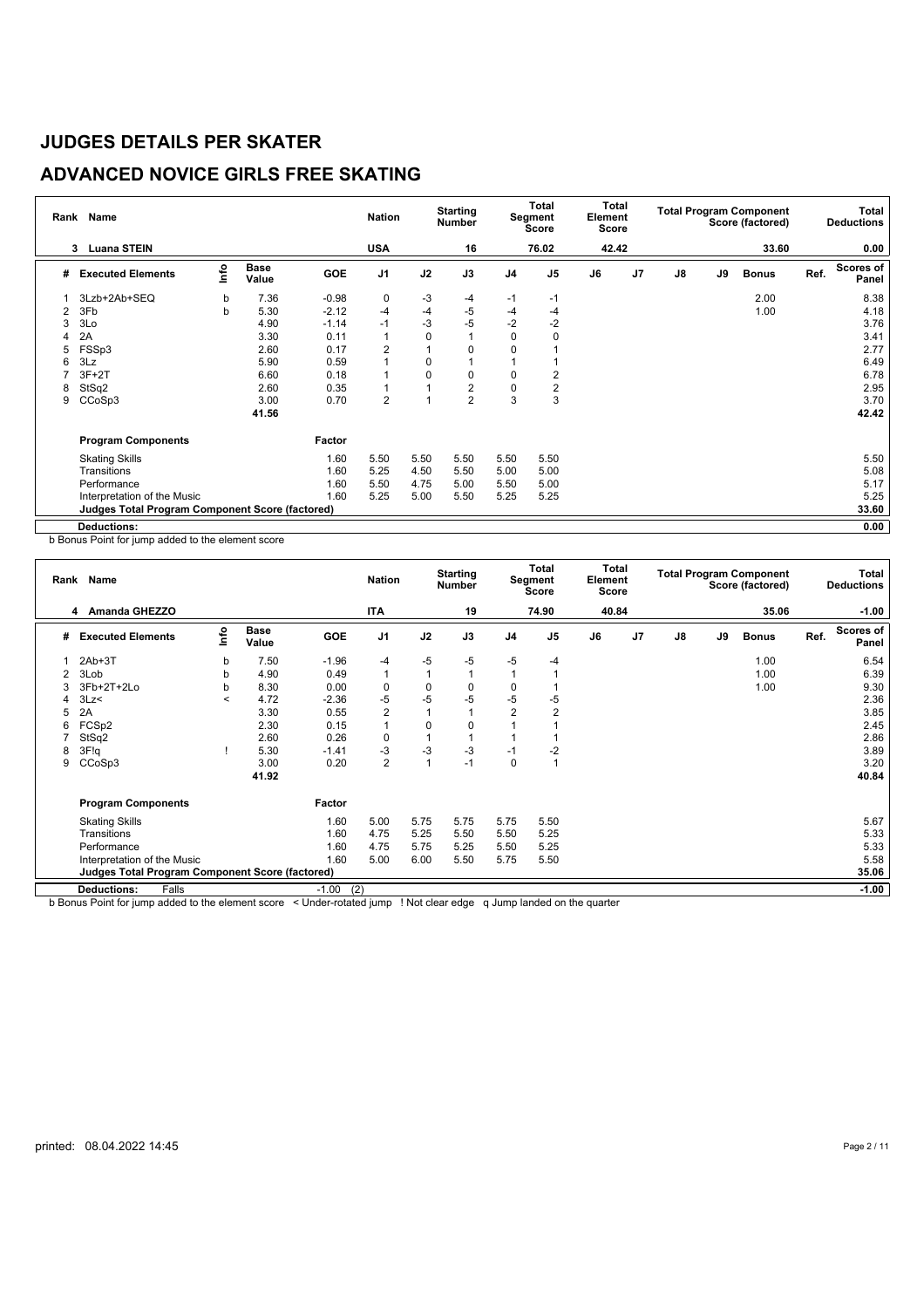## **ADVANCED NOVICE GIRLS FREE SKATING**

| Rank | Name                                                     |      |                      |                | <b>Nation</b>  |      | <b>Starting</b><br><b>Number</b> |                | <b>Total</b><br>Segment<br><b>Score</b> | Total<br>Element<br><b>Score</b> |                |               |    | <b>Total Program Component</b><br>Score (factored) |      | Total<br><b>Deductions</b> |
|------|----------------------------------------------------------|------|----------------------|----------------|----------------|------|----------------------------------|----------------|-----------------------------------------|----------------------------------|----------------|---------------|----|----------------------------------------------------|------|----------------------------|
|      | <b>Chiara MINIGHINI</b><br>5                             |      |                      |                | <b>ITA</b>     |      | 14                               |                | 74.13                                   | 42.90                            |                |               |    | 31.73                                              |      | $-0.50$                    |
| #    | <b>Executed Elements</b>                                 | Info | <b>Base</b><br>Value | GOE            | J <sub>1</sub> | J2   | J3                               | J <sub>4</sub> | J <sub>5</sub>                          | J6                               | J <sub>7</sub> | $\mathsf{J}8$ | J9 | <b>Bonus</b>                                       | Ref. | <b>Scores of</b><br>Panel  |
|      | 3Lzq                                                     | q    | 5.90                 | $-2.95$        | -5             | -5   | $-5$                             | -5             | $-5$                                    |                                  |                |               |    |                                                    |      | 2.95                       |
|      | 3Fb+2T                                                   | b    | 6.60                 | 0.53           | $\mathbf{1}$   | 0    | 1                                |                |                                         |                                  |                |               |    | 1.00                                               |      | 8.13                       |
| 3    | 3Sb+1Eu+2F                                               | b    | 6.60                 | 0.29           | 0              | 0    |                                  |                |                                         |                                  |                |               |    | 1.00                                               |      | 7.89                       |
| 4    | 3F                                                       |      | 5.30                 | 0.00           | $\mathbf 0$    | 0    |                                  | $\Omega$       | -1                                      |                                  |                |               |    |                                                    |      | 5.30                       |
| 5    | 2Ab                                                      | b    | 3.30                 | 0.00           |                | 0    | 0                                | 0              | 0                                       |                                  |                |               |    | 1.00                                               |      | 4.30                       |
| 6    | CCoSp3                                                   |      | 3.00                 | 0.00           | 0              |      | 0                                | $\Omega$       | 0                                       |                                  |                |               |    |                                                    |      | 3.00                       |
|      | StSq3                                                    |      | 3.30                 | 0.44           |                |      | $\overline{2}$                   | 0              | 2                                       |                                  |                |               |    |                                                    |      | 3.74                       |
| 8    | 3S                                                       |      | 4.30                 | 0.43           |                |      |                                  |                | 2                                       |                                  |                |               |    |                                                    |      | 4.73                       |
| 9    | FSSp3                                                    |      | 2.60                 | 0.26           |                |      |                                  |                | $\overline{2}$                          |                                  |                |               |    |                                                    |      | 2.86                       |
|      |                                                          |      | 40.90                |                |                |      |                                  |                |                                         |                                  |                |               |    |                                                    |      | 42.90                      |
|      | <b>Program Components</b>                                |      |                      | Factor         |                |      |                                  |                |                                         |                                  |                |               |    |                                                    |      |                            |
|      | <b>Skating Skills</b>                                    |      |                      | 1.60           | 5.50           | 4.75 | 5.25                             | 5.50           | 5.00                                    |                                  |                |               |    |                                                    |      | 5.25                       |
|      | Transitions                                              |      |                      | 1.60           | 4.50           | 4.25 | 5.00                             | 4.75           | 4.00                                    |                                  |                |               |    |                                                    |      | 4.50                       |
|      | Performance                                              |      |                      | 1.60           | 5.25           | 4.50 | 5.00                             | 5.25           | 4.75                                    |                                  |                |               |    |                                                    |      | 5.00                       |
|      | Interpretation of the Music                              |      |                      | 1.60           | 5.00           | 4.50 | 5.25                             | 5.50           | 5.00                                    |                                  |                |               |    |                                                    |      | 5.08                       |
|      | 31.73<br>Judges Total Program Component Score (factored) |      |                      |                |                |      |                                  |                |                                         |                                  |                |               |    |                                                    |      |                            |
|      | <b>Deductions:</b><br>Falls                              |      |                      | $-0.50$<br>(1) |                |      |                                  |                |                                         |                                  |                |               |    |                                                    |      | $-0.50$                    |

q Jump landed on the quarter b Bonus Point for jump added to the element score

|   | Rank Name                                                       |         |                      |                | <b>Nation</b>  |                | <b>Starting</b><br><b>Number</b> |                | Total<br>Segment<br><b>Score</b> | Total<br>Element<br>Score |                |               |    | <b>Total Program Component</b><br>Score (factored) |      | Total<br><b>Deductions</b> |
|---|-----------------------------------------------------------------|---------|----------------------|----------------|----------------|----------------|----------------------------------|----------------|----------------------------------|---------------------------|----------------|---------------|----|----------------------------------------------------|------|----------------------------|
|   | 6 Kara YUN                                                      |         |                      |                | CAN            |                | 20                               |                | 74.10                            | 39.23                     |                |               |    | 35.87                                              |      | $-1.00$                    |
| # | <b>Executed Elements</b>                                        | lnfo    | <b>Base</b><br>Value | <b>GOE</b>     | J <sub>1</sub> | J2             | J3                               | J <sub>4</sub> | J <sub>5</sub>                   | J6                        | J <sub>7</sub> | $\mathsf{J}8$ | J9 | <b>Bonus</b>                                       | Ref. | <b>Scores of</b><br>Panel  |
| 1 | 3Lzb                                                            | b       | 5.90                 | 0.59           |                |                |                                  | 2              |                                  |                           |                |               |    | 1.00                                               |      | 7.49                       |
|   | 3Fb+2T<<+2Lo<                                                   | <<      | 7.06                 | $-2.65$        | -5             | $-5$           | $-5$                             | -5             | $-5$                             |                           |                |               |    | 1.00                                               |      | 5.41                       |
| 3 | 3Lo<                                                            | $\prec$ | 3.92                 | $-1.96$        | -5             | $-5$           | $-5$                             | -5             | $-5$                             |                           |                |               |    |                                                    |      | 1.96                       |
| 4 | $2Ab+3T$                                                        | b       | 7.50                 | $-2.10$        | $-5$           | $-5$           | $-5$                             | $-5$           | $-5$                             |                           |                |               |    | 1.00                                               |      | 6.40                       |
| 5 | FSSp3                                                           |         | 2.60                 | 0.09           | $\overline{1}$ | 0              | 0                                |                | 0                                |                           |                |               |    |                                                    |      | 2.69                       |
| 6 | 3F                                                              |         | 5.30                 | 0.53           | $\overline{2}$ | $\mathbf 0$    |                                  | $\Omega$       | 2                                |                           |                |               |    |                                                    |      | 5.83                       |
|   | 2A                                                              |         | 3.30                 | $-0.22$        | $\mathbf 0$    | $-2$           | $-1$                             |                | -1                               |                           |                |               |    |                                                    |      | 3.08                       |
| 8 | StSq2                                                           |         | 2.60                 | 0.17           | $\mathbf 0$    | 1              | 0                                |                |                                  |                           |                |               |    |                                                    |      | 2.77                       |
| 9 | CCoSp3                                                          |         | 3.00                 | 0.60           | $\overline{2}$ | $\overline{2}$ | $\overline{2}$                   | $\overline{2}$ | 3                                |                           |                |               |    |                                                    |      | 3.60                       |
|   |                                                                 |         | 41.18                |                |                |                |                                  |                |                                  |                           |                |               |    |                                                    |      | 39.23                      |
|   | <b>Program Components</b>                                       |         |                      | Factor         |                |                |                                  |                |                                  |                           |                |               |    |                                                    |      |                            |
|   | <b>Skating Skills</b>                                           |         |                      | 1.60           | 5.25           | 6.25           | 5.50                             | 6.25           | 5.75                             |                           |                |               |    |                                                    |      | 5.83                       |
|   | Transitions                                                     |         |                      | 1.60           | 5.50           | 5.50           | 5.25                             | 5.75           | 5.50                             |                           |                |               |    |                                                    |      | 5.50                       |
|   | Performance                                                     |         |                      | 1.60           | 5.25           | 5.50           | 5.25                             | 5.75           | 5.50                             |                           |                |               |    |                                                    |      | 5.42                       |
|   | Interpretation of the Music                                     |         |                      | 1.60           | 5.00           | 5.75           | 5.50                             | 6.25           | 5.75                             |                           |                |               |    |                                                    |      | 5.67                       |
|   | 35.87<br><b>Judges Total Program Component Score (factored)</b> |         |                      |                |                |                |                                  |                |                                  |                           |                |               |    |                                                    |      |                            |
|   | <b>Deductions:</b><br>Falls                                     |         |                      | (2)<br>$-1.00$ |                |                |                                  |                |                                  |                           |                |               |    |                                                    |      | $-1.00$                    |

b Bonus Point for jump added to the element score << Downgraded jump < Under-rotated jump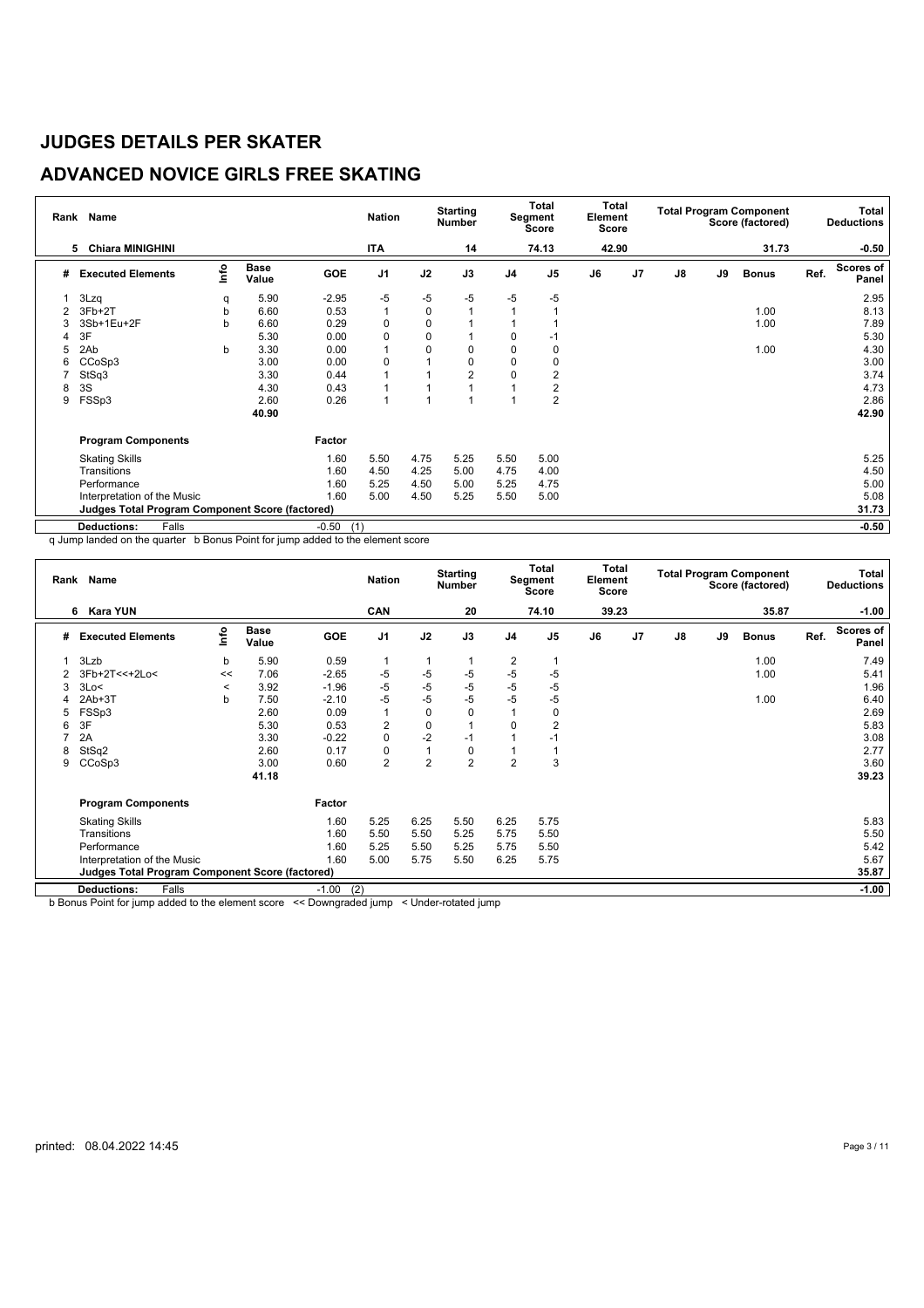## **ADVANCED NOVICE GIRLS FREE SKATING**

| Rank | Name                                                     |         |               |                | <b>Nation</b>  |                | <b>Starting</b><br><b>Number</b> |                | Total<br>Segment<br>Score | Total<br>Element<br>Score |                |    |    | <b>Total Program Component</b><br>Score (factored) |      | <b>Total</b><br><b>Deductions</b> |
|------|----------------------------------------------------------|---------|---------------|----------------|----------------|----------------|----------------------------------|----------------|---------------------------|---------------------------|----------------|----|----|----------------------------------------------------|------|-----------------------------------|
|      | $\overline{7}$<br><b>Lulu LIN</b>                        |         |               |                | CAN            |                | 15                               |                | 67.78                     | 37.15                     |                |    |    | 32.13                                              |      | $-1.50$                           |
| #    | <b>Executed Elements</b>                                 | lnfo    | Base<br>Value | <b>GOE</b>     | J <sub>1</sub> | J2             | J3                               | J <sub>4</sub> | J <sub>5</sub>            | J6                        | J <sub>7</sub> | J8 | J9 | <b>Bonus</b>                                       | Ref. | <b>Scores of</b><br>Panel         |
|      | $3Lz<+2T$                                                | $\,<\,$ | 6.02          | $-1.42$        | -3             | $-3$           | $-4$                             | -3             | $-3$                      |                           |                |    |    |                                                    |      | 4.60                              |
| 2    | 3Tb+1Eu+3Sb                                              | b       | 9.00          | 0.43           | 1              | 0              |                                  |                |                           |                           |                |    |    | 2.00                                               |      | 11.43                             |
| 3    | 3Lo                                                      |         | 4.90          | 0.16           | 1              | 0              | 0                                |                |                           |                           |                |    |    |                                                    |      | 5.06                              |
| 4    | FCSp3                                                    |         | 2.80          | 0.47           | 2              | $\overline{2}$ | 0                                |                | 2                         |                           |                |    |    |                                                    |      | 3.27                              |
|      | 3Lz<<                                                    | <<      | 2.10          | $-1.05$        | $-5$           | $-5$           | $-5$                             | -5             | $-5$                      |                           |                |    |    |                                                    |      | 1.05                              |
| 6    | 3F                                                       |         | 5.30          | $-2.65$        | $-5$           | $-5$           | $-5$                             | $-5$           | $-5$                      |                           |                |    |    |                                                    |      | 2.65                              |
|      | 2Ab                                                      | b       | 3.30          | 0.00           | $\mathbf{1}$   | 0              | 0                                | 0              | $-1$                      |                           |                |    |    | 1.00                                               |      | 4.30                              |
| 8    | StSq2                                                    |         | 2.60          | $-1.21$        | -4             | $-4$           | $-5$                             | $-5$           | $-5$                      |                           |                |    |    |                                                    |      | 1.39                              |
| 9    | CCoSp3                                                   |         | 3.00          | 0.40           | $\overline{2}$ | $\overline{2}$ | 0                                |                |                           |                           |                |    |    |                                                    |      | 3.40                              |
|      |                                                          |         | 39.02         |                |                |                |                                  |                |                           |                           |                |    |    |                                                    |      | 37.15                             |
|      | <b>Program Components</b>                                |         |               | Factor         |                |                |                                  |                |                           |                           |                |    |    |                                                    |      |                                   |
|      | <b>Skating Skills</b>                                    |         |               | 1.60           | 5.25           | 5.25           | 5.50                             | 5.50           | 5.00                      |                           |                |    |    |                                                    |      | 5.33                              |
|      | Transitions                                              |         |               | 1.60           | 5.00           | 5.25           | 5.00                             | 5.00           | 4.00                      |                           |                |    |    |                                                    |      | 5.00                              |
|      | Performance                                              |         |               | 1.60           | 4.75           | 5.00           | 4.75                             | 5.00           | 4.25                      |                           |                |    |    |                                                    |      | 4.83                              |
|      | Interpretation of the Music                              |         |               | 1.60           | 5.00           | 4.75           | 5.00                             | 5.25           | 4.50                      |                           |                |    |    |                                                    |      | 4.92                              |
|      | 32.13<br>Judges Total Program Component Score (factored) |         |               |                |                |                |                                  |                |                           |                           |                |    |    |                                                    |      |                                   |
|      | <b>Deductions:</b><br>Falls                              |         |               | (3)<br>$-1.50$ |                |                |                                  |                |                           |                           |                |    |    |                                                    |      | $-1.50$                           |

< Under-rotated jump b Bonus Point for jump added to the element score << Downgraded jump

|   | Rank Name                                                                                    |         |                      |                                   | <b>Nation</b>  |      | <b>Starting</b><br><b>Number</b> |                | <b>Total</b><br>Segment<br>Score | Total<br>Element<br><b>Score</b> |                |               |    | <b>Total Program Component</b><br>Score (factored) |      | Total<br><b>Deductions</b> |
|---|----------------------------------------------------------------------------------------------|---------|----------------------|-----------------------------------|----------------|------|----------------------------------|----------------|----------------------------------|----------------------------------|----------------|---------------|----|----------------------------------------------------|------|----------------------------|
|   | Sofia BEZKOROVAINAYA<br>8                                                                    |         |                      |                                   | <b>USA</b>     |      | 17                               |                | 66.97                            | 32.27                            |                |               |    | 35.20                                              |      | $-0.50$                    |
| # | <b>Executed Elements</b>                                                                     | lnfo    | <b>Base</b><br>Value | GOE                               | J <sub>1</sub> | J2   | J3                               | J <sub>4</sub> | J <sub>5</sub>                   | J6                               | J <sub>7</sub> | $\mathsf{J}8$ | J9 | <b>Bonus</b>                                       | Ref. | <b>Scores of</b><br>Panel  |
|   | 3F<+2T+2Lo<                                                                                  | $\prec$ | 6.90                 | $-1.84$                           | $-4$           | -5   | $-5$                             | $-2$           | -4                               |                                  |                |               |    |                                                    |      | 5.06                       |
|   | $3Lz<+2T$                                                                                    | $\,<\,$ | 6.02                 | $-1.26$                           | $-3$           | -4   | -3                               | $-2$           | $-2$                             |                                  |                |               |    |                                                    |      | 4.76                       |
| 3 | 2Ab                                                                                          | b       | 3.30                 | 0.33                              | $\mathbf{1}$   |      | 1                                | $\overline{2}$ |                                  |                                  |                |               |    | 1.00                                               |      | 4.63                       |
| 4 | 3Lz<                                                                                         | $\,<\,$ | 4.72                 | $-1.58$                           | $-3$           | -4   | -5                               | $-2$           | -3                               |                                  |                |               |    |                                                    |      | 3.14                       |
| 5 | CCoSp3                                                                                       |         | 3.00                 | 0.50                              | 1              | 2    | 1                                | $\overline{2}$ | 2                                |                                  |                |               |    |                                                    |      | 3.50                       |
| 6 | StSq2                                                                                        |         | 2.60                 | 0.52                              | 1              | 2    | $\overline{2}$                   | $\overline{2}$ | 2                                |                                  |                |               |    |                                                    |      | 3.12                       |
|   | 3F<                                                                                          | $\prec$ | 4.24                 | $-2.12$                           | $-5$           | $-5$ | $-5$                             | $-5$           | -5                               |                                  |                |               |    |                                                    |      | 2.12                       |
| 8 | 2A                                                                                           |         | 3.30                 | 0.11                              | 0              |      |                                  | 0              | 0                                |                                  |                |               |    |                                                    |      | 3.41                       |
| 9 | FCSp2                                                                                        |         | 2.30                 | 0.23                              | $\mathbf{1}$   | 2    |                                  | 0              |                                  |                                  |                |               |    |                                                    |      | 2.53                       |
|   |                                                                                              |         | 36.38                |                                   |                |      |                                  |                |                                  |                                  |                |               |    |                                                    |      | 32.27                      |
|   | <b>Program Components</b>                                                                    |         |                      | Factor                            |                |      |                                  |                |                                  |                                  |                |               |    |                                                    |      |                            |
|   | <b>Skating Skills</b>                                                                        |         |                      | 1.60                              | 5.25           | 5.25 | 5.50                             | 5.25           | 5.00                             |                                  |                |               |    |                                                    |      | 5.25                       |
|   | Transitions                                                                                  |         |                      | 1.60                              | 5.50           | 5.25 | 5.50                             | 5.50           | 5.00                             |                                  |                |               |    |                                                    |      | 5.42                       |
|   | Performance                                                                                  |         |                      | 1.60                              | 5.50           | 6.00 | 5.25                             | 5.75           | 5.50                             |                                  |                |               |    |                                                    |      | 5.58                       |
|   | Interpretation of the Music                                                                  |         |                      | 1.60                              | 5.75           | 5.75 | 5.75                             | 5.75           | 5.50                             |                                  |                |               |    |                                                    |      | 5.75                       |
|   | <b>Judges Total Program Component Score (factored)</b>                                       |         |                      |                                   |                |      |                                  |                |                                  |                                  |                |               |    |                                                    |      | 35.20                      |
|   | $-0.50$<br>(1)<br><b>Deductions:</b><br>Falls                                                |         |                      |                                   |                |      |                                  |                |                                  |                                  |                |               |    | $-0.50$                                            |      |                            |
|   | <b>In Provident Professional Contract Contract</b><br>a 1 ha al a a ma tha tha al fan ann an |         |                      | to all also all the others in the |                |      |                                  |                |                                  |                                  |                |               |    |                                                    |      |                            |

< Under-rotated jump b Bonus Point for jump added to the element score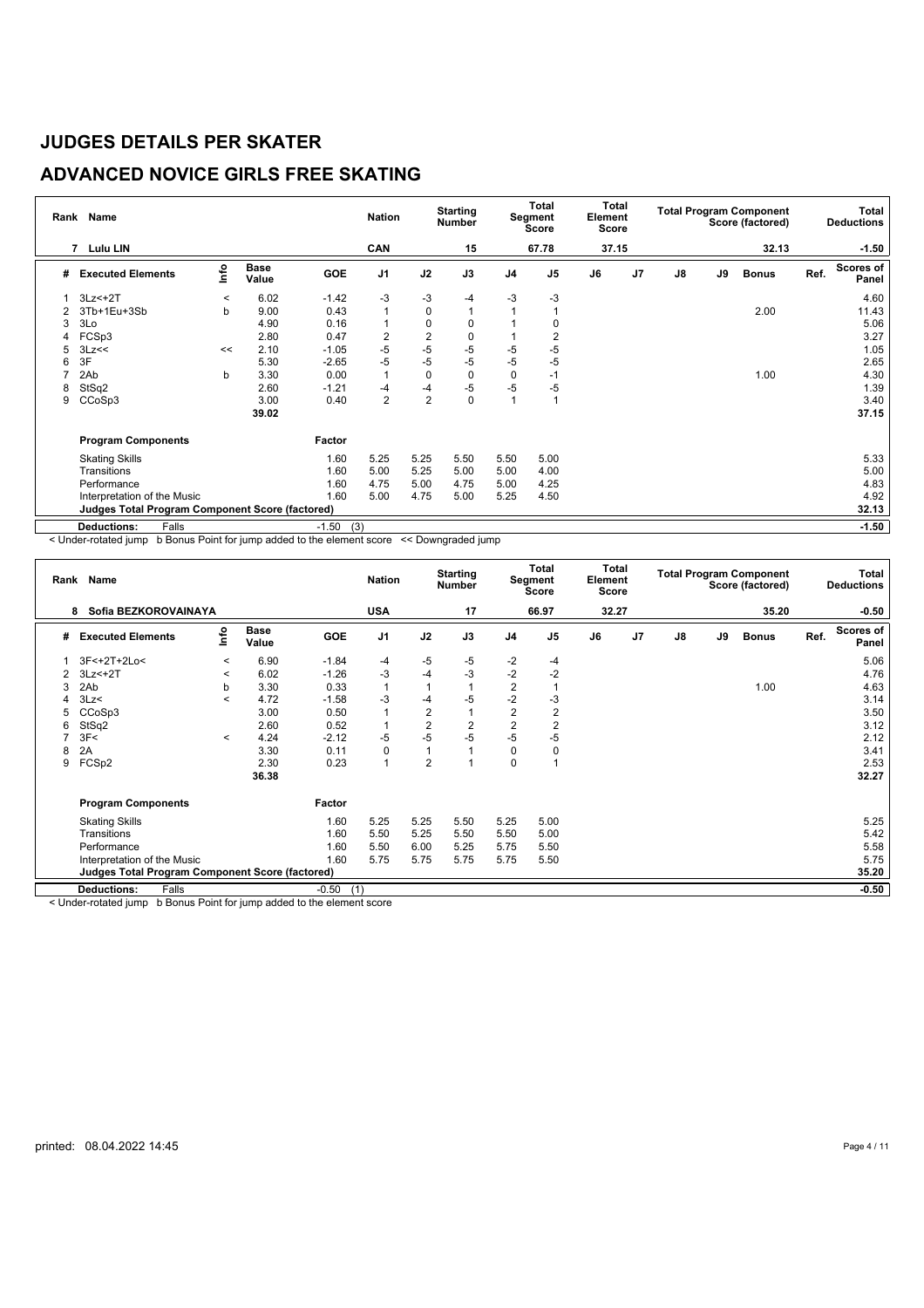## **ADVANCED NOVICE GIRLS FREE SKATING**

| Rank | Name                                                   |         |                      |                | <b>Nation</b>  |                | <b>Starting</b><br><b>Number</b> |                | <b>Total</b><br>Segment<br><b>Score</b> | <b>Total</b><br>Element<br><b>Score</b> |                |    |    | <b>Total Program Component</b><br>Score (factored) |      | <b>Total</b><br><b>Deductions</b> |
|------|--------------------------------------------------------|---------|----------------------|----------------|----------------|----------------|----------------------------------|----------------|-----------------------------------------|-----------------------------------------|----------------|----|----|----------------------------------------------------|------|-----------------------------------|
|      | <b>Anita MAPELLI</b><br>9                              |         |                      |                | <b>ITA</b>     |                | 13                               |                | 54.82                                   | 25.95                                   |                |    |    | 29.87                                              |      | $-1.00$                           |
| #    | <b>Executed Elements</b>                               | lnfo    | <b>Base</b><br>Value | <b>GOE</b>     | J <sub>1</sub> | J2             | J3                               | J <sub>4</sub> | J <sub>5</sub>                          | J6                                      | J <sub>7</sub> | J8 | J9 | <b>Bonus</b>                                       | Ref. | Scores of<br>Panel                |
|      | $3Tb+2T$                                               | b       | 5.50                 | $-0.42$        | $-1$           | -1             | $-1$                             | $-1$           | $-2$                                    |                                         |                |    |    | 1.00                                               |      | 6.08                              |
| 2    | 3S<                                                    | $\,<\,$ | 3.44                 | $-1.72$        | -5             | $-5$           | $-5$                             | -5             | $-5$                                    |                                         |                |    |    |                                                    |      | 1.72                              |
| 3    | CCoSp2                                                 |         | 2.50                 | 0.33           | $\sqrt{2}$     | $\overline{2}$ | 0                                | $\overline{2}$ | 0                                       |                                         |                |    |    |                                                    |      | 2.83                              |
| Δ    | 2A                                                     |         | 3.30                 | $-1.65$        | $-5$           | $-5$           | $-5$                             | -5             | $-5$                                    |                                         |                |    |    |                                                    |      | 1.65                              |
| 5    | 3T<                                                    | $\,<\,$ | 3.36                 | $-1.68$        | $-5$           | $-5$           | $-5$                             | -4             | $-5$                                    |                                         |                |    |    |                                                    |      | 1.68                              |
| 6    | StSq2                                                  |         | 2.60                 | 0.26           | $\mathbf 0$    | $\overline{2}$ | 1                                |                |                                         |                                         |                |    |    |                                                    |      | 2.86                              |
|      | 2Lz+2Lo+2Lo<                                           | $\prec$ | 5.16                 | $-0.21$        | $-1$           | $-2$           | $-1$                             | $-1$           | -1                                      |                                         |                |    |    |                                                    |      | 4.95                              |
| 8    | 2Lz                                                    |         | 2.10                 | 0.00           | $\mathbf 0$    | 0              | 0                                | $\mathbf 0$    |                                         |                                         |                |    |    |                                                    |      | 2.10                              |
| 9    | FCSSp3V                                                |         | 1.95                 | 0.13           | $\overline{A}$ | 1              | 0                                | $\mathbf 0$    |                                         |                                         |                |    |    |                                                    |      | 2.08                              |
|      |                                                        |         | 29.91                |                |                |                |                                  |                |                                         |                                         |                |    |    |                                                    |      | 25.95                             |
|      | <b>Program Components</b>                              |         |                      | Factor         |                |                |                                  |                |                                         |                                         |                |    |    |                                                    |      |                                   |
|      | <b>Skating Skills</b>                                  |         |                      | 1.60           | 4.75           | 5.50           | 5.00                             | 5.00           | 4.25                                    |                                         |                |    |    |                                                    |      | 4.92                              |
|      | Transitions                                            |         |                      | 1.60           | 4.75           | 5.25           | 4.50                             | 4.75           | 3.75                                    |                                         |                |    |    |                                                    |      | 4.67                              |
|      | Performance                                            |         |                      | 1.60           | 4.50           | 4.50           | 4.50                             | 4.75           | 4.50                                    |                                         |                |    |    |                                                    |      | 4.50                              |
|      | Interpretation of the Music                            |         |                      | 1.60           | 4.50           | 4.75           | 4.50                             | 5.00           | 4.25                                    |                                         |                |    |    |                                                    |      | 4.58                              |
|      | <b>Judges Total Program Component Score (factored)</b> |         |                      |                |                |                |                                  |                |                                         |                                         |                |    |    |                                                    |      | 29.87                             |
|      | <b>Deductions:</b><br>Falls                            |         |                      | (2)<br>$-1.00$ |                |                |                                  |                |                                         |                                         |                |    |    |                                                    |      | $-1.00$                           |

b Bonus Point for jump added to the element score < Under-rotated jump

|    | Rank Name                                                                                          |             |                      |            | <b>Nation</b>  |                | <b>Starting</b><br><b>Number</b> |                | <b>Total</b><br>Segment<br>Score | <b>Total</b><br>Element<br>Score |                |    |    | <b>Total Program Component</b><br>Score (factored) |      | Total<br><b>Deductions</b> |
|----|----------------------------------------------------------------------------------------------------|-------------|----------------------|------------|----------------|----------------|----------------------------------|----------------|----------------------------------|----------------------------------|----------------|----|----|----------------------------------------------------|------|----------------------------|
| 10 | <b>Lisa CAPICOTTO</b>                                                                              |             |                      |            | <b>ITA</b>     |                | 9                                |                | 54.42                            | 28.29                            |                |    |    | 26.13                                              |      | 0.00                       |
| #  | <b>Executed Elements</b>                                                                           | lnfo        | <b>Base</b><br>Value | <b>GOE</b> | J <sub>1</sub> | J2             | J3                               | J <sub>4</sub> | J <sub>5</sub>                   | J6                               | J <sub>7</sub> | J8 | J9 | <b>Bonus</b>                                       | Ref. | Scores of<br>Panel         |
|    | 2Ab                                                                                                | $\mathbf b$ | 3.30                 | 0.00       | 0              | $\mathbf 0$    | 2                                | 0              | 0                                |                                  |                |    |    | 1.00                                               |      | 4.30                       |
|    | 2A                                                                                                 |             | 3.30                 | 0.00       | $\mathbf 0$    | $\mathbf 0$    | 0                                | $\Omega$       | $-1$                             |                                  |                |    |    |                                                    |      | 3.30                       |
|    | 2F+2Lo+1T                                                                                          |             | 3.90                 | $-0.12$    | $-1$           | $\mathbf 0$    | 0                                | -1             | $-1$                             |                                  |                |    |    |                                                    |      | 3.78                       |
| 4  | FCCSp3                                                                                             |             | 2.80                 | 0.56       | $\overline{2}$ | $\overline{2}$ | 0                                | $\overline{2}$ | 2                                |                                  |                |    |    |                                                    |      | 3.36                       |
| 5  | 2Lz                                                                                                |             | 2.10                 | 0.07       | $\mathbf 0$    |                |                                  | 0              | 0                                |                                  |                |    |    |                                                    |      | 2.17                       |
| 6  | $2Lz + 2Lo$                                                                                        |             | 3.80                 | 0.07       | $-1$           |                | 0                                | 0              |                                  |                                  |                |    |    |                                                    |      | 3.87                       |
|    | StSq2                                                                                              |             | 2.60                 | $-0.09$    | $-1$           | $\Omega$       | $-2$                             |                | 0                                |                                  |                |    |    |                                                    |      | 2.51                       |
| 8  | 2F                                                                                                 |             | 1.80                 | 0.00       | 0              | $\Omega$       | 0                                | $\Omega$       | 0                                |                                  |                |    |    |                                                    |      | 1.80                       |
| 9  | CCoSp3                                                                                             |             | 3.00                 | 0.20       | $\overline{1}$ |                | 0                                | 4              | 0                                |                                  |                |    |    |                                                    |      | 3.20                       |
|    |                                                                                                    |             | 26.60                |            |                |                |                                  |                |                                  |                                  |                |    |    |                                                    |      | 28.29                      |
|    | <b>Program Components</b>                                                                          |             |                      | Factor     |                |                |                                  |                |                                  |                                  |                |    |    |                                                    |      |                            |
|    | <b>Skating Skills</b>                                                                              |             |                      | 1.60       | 3.75           | 4.25           | 4.50                             | 4.25           | 3.75                             |                                  |                |    |    |                                                    |      | 4.08                       |
|    | Transitions                                                                                        |             |                      | 1.60       | 3.75           | 4.00           | 4.50                             | 4.00           | 3.75                             |                                  |                |    |    |                                                    |      | 3.92                       |
|    | Performance                                                                                        |             |                      | 1.60       | 4.00           | 4.50           | 4.25                             | 4.50           | 4.00                             |                                  |                |    |    |                                                    |      | 4.25                       |
|    | Interpretation of the Music                                                                        |             |                      | 1.60       | 4.00           | 4.25           | 4.00                             | 4.50           | 4.00                             |                                  |                |    |    |                                                    |      | 4.08                       |
|    | <b>Judges Total Program Component Score (factored)</b>                                             |             |                      |            |                |                |                                  |                |                                  |                                  |                |    |    |                                                    |      | 26.13                      |
|    | <b>Deductions:</b>                                                                                 |             |                      |            |                |                |                                  |                |                                  |                                  |                |    |    |                                                    |      | 0.00                       |
|    | $\mathbf{r}$ , $\mathbf{r}$ , $\mathbf{r}$ , $\mathbf{r}$ , $\mathbf{r}$ , $\mathbf{r}$<br>- - - - |             |                      |            |                |                |                                  |                |                                  |                                  |                |    |    |                                                    |      |                            |

b Bonus Point for jump added to the element score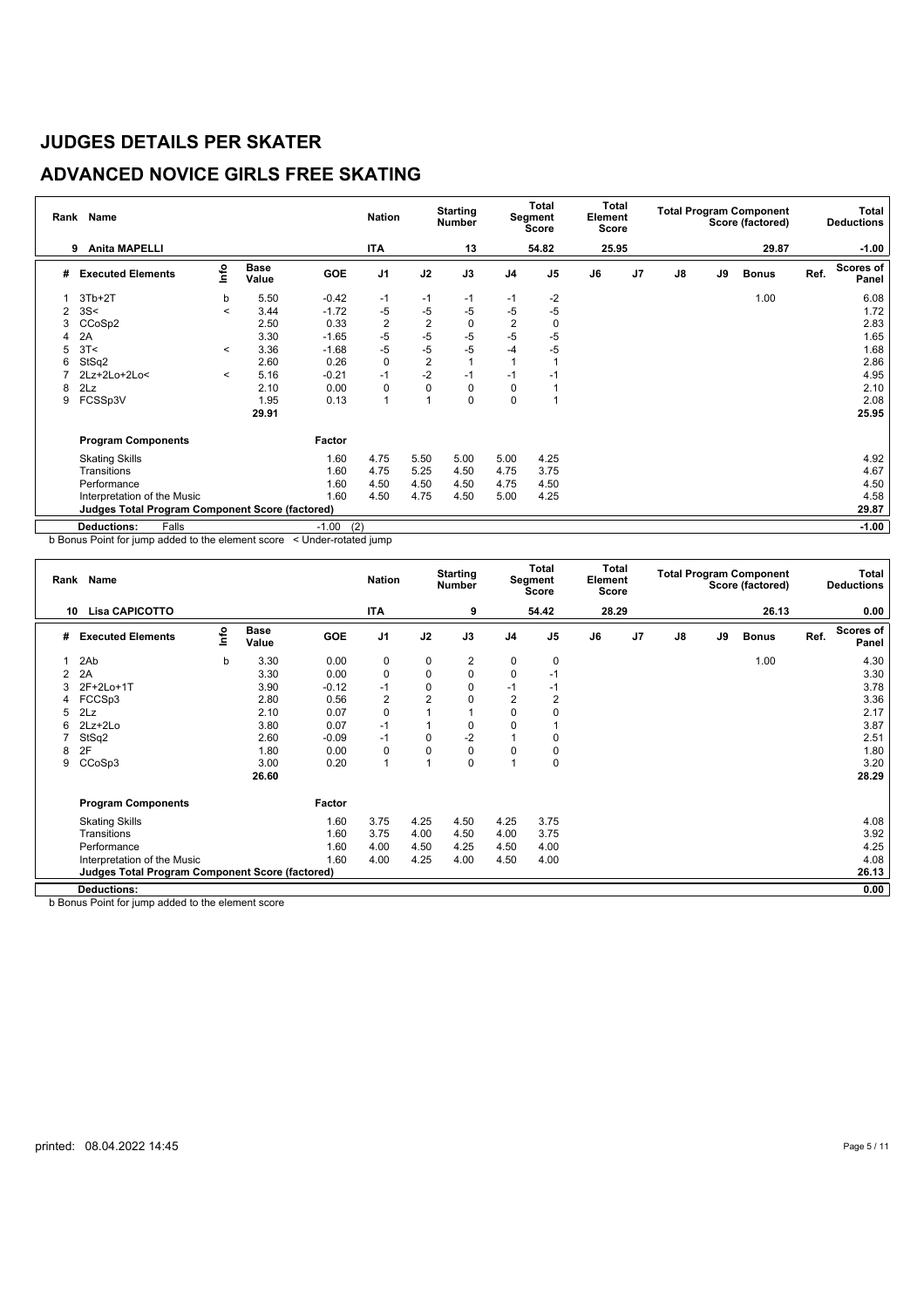## **ADVANCED NOVICE GIRLS FREE SKATING**

| Rank | Name                                            |         |                      |                | <b>Nation</b>  |      | <b>Starting</b><br><b>Number</b> |                | Total<br>Segment<br><b>Score</b> | Total<br>Element<br><b>Score</b> |                |               |    | <b>Total Program Component</b><br>Score (factored) |      | <b>Total</b><br><b>Deductions</b> |
|------|-------------------------------------------------|---------|----------------------|----------------|----------------|------|----------------------------------|----------------|----------------------------------|----------------------------------|----------------|---------------|----|----------------------------------------------------|------|-----------------------------------|
| 11   | <b>Felicitas FISCHER</b>                        |         |                      |                | SUI            |      | 8                                |                | 53.98                            | 31.02                            |                |               |    | 23.46                                              |      | $-0.50$                           |
| #    | <b>Executed Elements</b>                        | lnfo    | <b>Base</b><br>Value | <b>GOE</b>     | J <sub>1</sub> | J2   | J3                               | J <sub>4</sub> | J <sub>5</sub>                   | J6                               | J <sub>7</sub> | $\mathsf{J}8$ | J9 | <b>Bonus</b>                                       | Ref. | Scores of<br>Panel                |
|      | 3Lob+1Eu+2S                                     | b       | 6.70                 | $-0.65$        | $-1$           | $-2$ | $-1$                             | 0              | $-2$                             |                                  |                |               |    | 1.00                                               |      | 7.05                              |
| 2    | 3Lo<                                            | $\,<\,$ | 3.92                 | $-1.96$        | -5             | $-5$ | $-5$                             | -5             | -5                               |                                  |                |               |    |                                                    |      | 1.96                              |
|      | $3Sb+2T$                                        | b       | 5.60                 | $-0.29$        | $-1$           | 0    | $-1$                             | 0              | $-2$                             |                                  |                |               |    | 1.00                                               |      | 6.31                              |
|      | 2Ab                                             | b       | 3.30                 | $-0.55$        | $-1$           | $-2$ | $-2$                             | $\Omega$       | $-2$                             |                                  |                |               |    | 1.00                                               |      | 3.75                              |
| 5    | CCoSp2                                          |         | 2.50                 | 0.17           |                |      | 0                                | $\Omega$       |                                  |                                  |                |               |    |                                                    |      | 2.67                              |
| 6    | 2A                                              |         | 3.30                 | $-1.43$        | $-4$           | $-5$ | $-5$                             | -3             | $-4$                             |                                  |                |               |    |                                                    |      | 1.87                              |
|      | StSq2                                           |         | 2.60                 | 0.00           | 0              | 0    | 0                                | $\mathbf 0$    | 0                                |                                  |                |               |    |                                                    |      | 2.60                              |
| 8    | 2F                                              |         | 1.80                 | 0.06           | $\mathbf 0$    |      | 0                                | 0              |                                  |                                  |                |               |    |                                                    |      | 1.86                              |
| 9    | FSSp3                                           |         | 2.60                 | 0.35           | $\overline{2}$ |      | 0                                |                | 2                                |                                  |                |               |    |                                                    |      | 2.95                              |
|      |                                                 |         | 32.32                |                |                |      |                                  |                |                                  |                                  |                |               |    |                                                    |      | 31.02                             |
|      | <b>Program Components</b>                       |         |                      | Factor         |                |      |                                  |                |                                  |                                  |                |               |    |                                                    |      |                                   |
|      | <b>Skating Skills</b>                           |         |                      | 1.60           | 4.00           | 4.00 | 4.25                             | 4.50           | 4.00                             |                                  |                |               |    |                                                    |      | 4.08                              |
|      | Transitions                                     |         |                      | 1.60           | 3.50           | 3.00 | 3.75                             | 3.50           | 2.00                             |                                  |                |               |    |                                                    |      | 3.33                              |
|      | Performance                                     |         |                      | 1.60           | 3.75           | 3.25 | 3.75                             | 4.00           | 3.25                             |                                  |                |               |    |                                                    |      | 3.58                              |
|      | Interpretation of the Music                     |         |                      | 1.60           | 3.75           | 3.50 | 3.75                             | 4.00           | 3.25                             |                                  |                |               |    |                                                    |      | 3.67                              |
|      | Judges Total Program Component Score (factored) |         |                      |                |                |      |                                  |                |                                  |                                  |                |               |    |                                                    |      | 23.46                             |
|      | Falls<br><b>Deductions:</b>                     |         |                      | $-0.50$<br>(1) |                |      |                                  |                |                                  |                                  |                |               |    |                                                    |      | $-0.50$                           |

b Bonus Point for jump added to the element score < Under-rotated jump

|   | Rank Name                                              |         |                      |         | <b>Nation</b>  |             | <b>Starting</b><br><b>Number</b> |                | <b>Total</b><br>Segment<br><b>Score</b> | <b>Total</b><br>Element<br><b>Score</b> |                |    |    | <b>Total Program Component</b><br>Score (factored) |      | Total<br><b>Deductions</b> |
|---|--------------------------------------------------------|---------|----------------------|---------|----------------|-------------|----------------------------------|----------------|-----------------------------------------|-----------------------------------------|----------------|----|----|----------------------------------------------------|------|----------------------------|
|   | <b>Giulia OTTONELLI</b><br>12                          |         |                      |         | <b>ITA</b>     |             | 11                               |                | 53.69                                   | 24.56                                   |                |    |    | 30.13                                              |      | $-1.00$                    |
| # | <b>Executed Elements</b>                               | lnfo    | <b>Base</b><br>Value | GOE     | J <sub>1</sub> | J2          | J3                               | J <sub>4</sub> | J <sub>5</sub>                          | J6                                      | J <sub>7</sub> | J8 | J9 | <b>Bonus</b>                                       | Ref. | <b>Scores of</b><br>Panel  |
|   | 3Lo<                                                   | $\,<\,$ | 3.92                 | $-1.96$ | -5             | -5          | -5                               | -5             | -5                                      |                                         |                |    |    |                                                    |      | 1.96                       |
|   | 2F+2Lo<+2T                                             | $\prec$ | 4.46                 | $-0.36$ | $-2$           | $-2$        | -3                               | $-2$           | $-2$                                    |                                         |                |    |    |                                                    |      | 4.10                       |
|   | FCSSp3                                                 |         | 2.60                 | 0.17    | $\mathbf{1}$   | $\mathbf 0$ | 0                                |                |                                         |                                         |                |    |    |                                                    |      | 2.77                       |
|   | 2Ab                                                    | b       | 3.30                 | 0.22    | $\mathbf 1$    | 0           | 1                                | 2              | 0                                       |                                         |                |    |    | 1.00                                               |      | 4.52                       |
| 5 | 2A                                                     |         | 3.30                 | $-1.65$ | $-5$           | -5          | -5                               | -5             | -5                                      |                                         |                |    |    |                                                    |      | 1.65                       |
| 6 | StSq2                                                  |         | 2.60                 | 0.17    | $\overline{1}$ | $\mathbf 0$ | 0                                |                | $\overline{2}$                          |                                         |                |    |    |                                                    |      | 2.77                       |
|   | $2Lz + 2Tq$                                            | q       | 3.40                 | $-0.35$ | $-1$           | $-2$        | $-2$                             | $-1$           | $-2$                                    |                                         |                |    |    |                                                    |      | 3.05                       |
| 8 | CCoSp2V                                                |         | 1.88                 | 0.06    | $\overline{1}$ | $\mathbf 0$ | 0                                | $\Omega$       |                                         |                                         |                |    |    |                                                    |      | 1.94                       |
| 9 | 2F                                                     |         | 1.80                 | 0.00    | $\mathbf 0$    | $\mathbf 0$ | 0                                | $\Omega$       | 0                                       |                                         |                |    |    |                                                    |      | 1.80                       |
|   |                                                        |         | 27.26                |         |                |             |                                  |                |                                         |                                         |                |    |    |                                                    |      | 24.56                      |
|   | <b>Program Components</b>                              |         |                      | Factor  |                |             |                                  |                |                                         |                                         |                |    |    |                                                    |      |                            |
|   | <b>Skating Skills</b>                                  |         |                      | 1.60    | 5.00           | 4.25        | 4.50                             | 5.25           | 5.00                                    |                                         |                |    |    |                                                    |      | 4.83                       |
|   | Transitions                                            |         |                      | 1.60    | 5.00           | 4.00        | 4.50                             | 4.75           | 4.50                                    |                                         |                |    |    |                                                    |      | 4.58                       |
|   | Performance                                            |         |                      | 1.60    | 4.75           | 4.75        | 4.25                             | 5.00           | 4.75                                    |                                         |                |    |    |                                                    |      | 4.75                       |
|   | Interpretation of the Music                            |         |                      | 1.60    | 5.00           | 4.50        | 4.00                             | 4.75           | 4.75                                    |                                         |                |    |    |                                                    |      | 4.67                       |
|   | <b>Judges Total Program Component Score (factored)</b> |         |                      |         |                |             |                                  |                |                                         |                                         |                |    |    | 30.13                                              |      |                            |
|   | Falls<br><b>Deductions:</b>                            |         |                      | $-1.00$ | (2)            |             |                                  |                |                                         |                                         |                |    |    |                                                    |      | $-1.00$                    |

< Under-rotated jump b Bonus Point for jump added to the element score q Jump landed on the quarter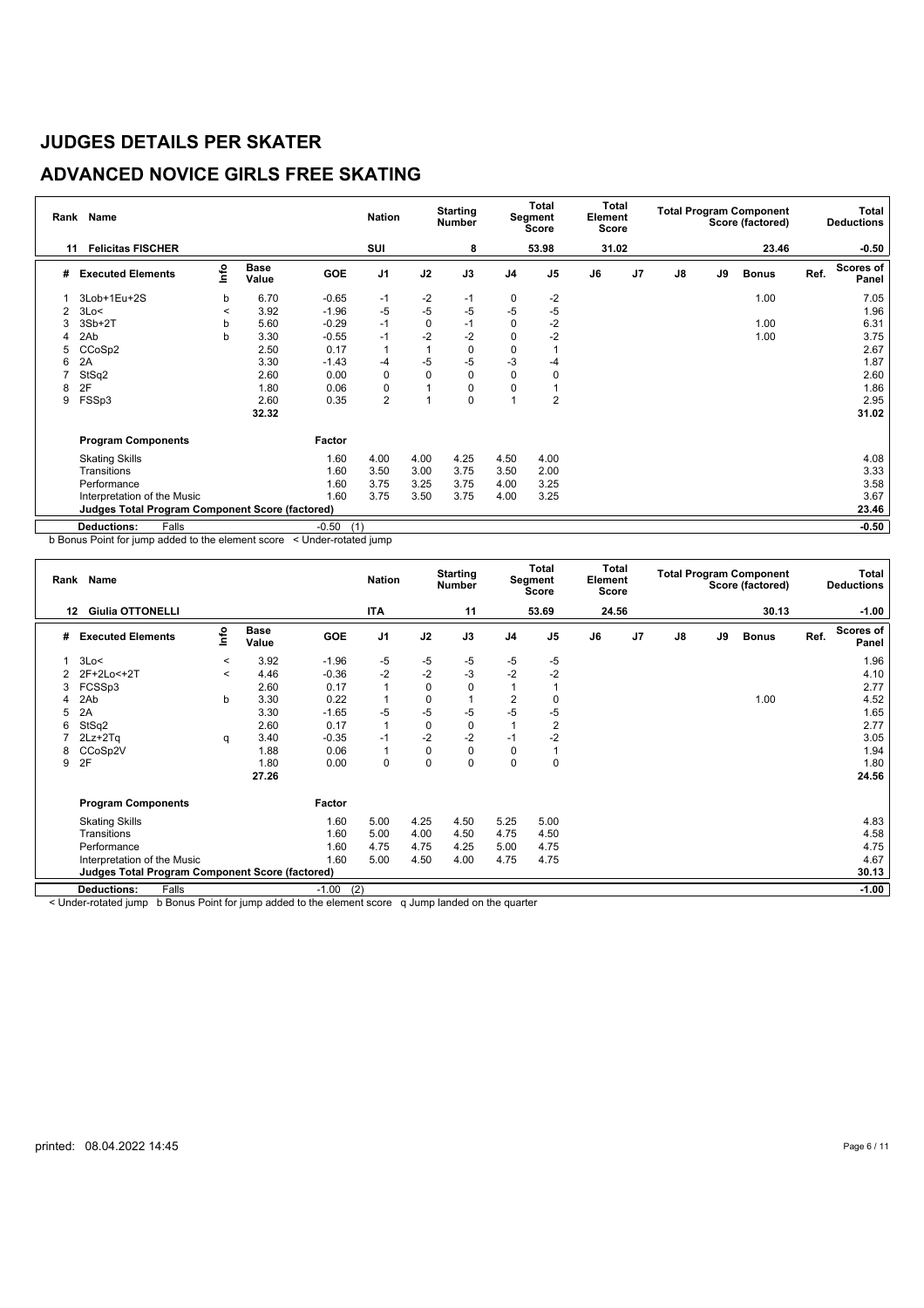## **ADVANCED NOVICE GIRLS FREE SKATING**

| Rank | Name                                            |         | <b>Nation</b> |                | <b>Starting</b><br><b>Number</b> |                | Total<br>Segment<br>Score | Total<br>Element<br>Score |                |       |                | <b>Total Program Component</b><br>Score (factored) |    | <b>Total</b><br><b>Deductions</b> |      |                           |
|------|-------------------------------------------------|---------|---------------|----------------|----------------------------------|----------------|---------------------------|---------------------------|----------------|-------|----------------|----------------------------------------------------|----|-----------------------------------|------|---------------------------|
| 13   | <b>Linda LEZUO</b>                              |         |               |                | <b>ITA</b>                       |                | 12                        |                           | 52.52          | 25.42 |                |                                                    |    | 27.60                             |      | $-0.50$                   |
| #    | <b>Executed Elements</b>                        | lnfo    | Base<br>Value | <b>GOE</b>     | J <sub>1</sub>                   | J2             | J3                        | J <sub>4</sub>            | J <sub>5</sub> | J6    | J <sub>7</sub> | J8                                                 | J9 | <b>Bonus</b>                      | Ref. | <b>Scores of</b><br>Panel |
|      | 3S<                                             | $\,<\,$ | 3.44          | $-1.72$        | -5                               | -5             | -5                        | $-4$                      | $-5$           |       |                |                                                    |    |                                   |      | 1.72                      |
| 2    | 3T<                                             | $\,<\,$ | 3.36          | $-1.68$        | -5                               | $-5$           | -5                        | -5                        | $-5$           |       |                |                                                    |    |                                   |      | 1.68                      |
| 3    | 3S<+REP                                         | $\,<\,$ | 2.41          | $-1.61$        | $-5$                             | $-5$           | $-4$                      | $-4$                      | $-5$           |       |                |                                                    |    |                                   |      | 0.80                      |
| 4    | $2Ab+2T$                                        | b       | 4.60          | $-0.33$        | $-1$                             | $-1$           | $-3$                      | $-1$                      | $-1$           |       |                |                                                    |    | 1.00                              |      | 5.27                      |
| 5    | StSq2                                           |         | 2.60          | 0.35           | 0                                |                |                           | 2                         | 2              |       |                |                                                    |    |                                   |      | 2.95                      |
| 6    | FCCSp3                                          |         | 2.80          | 0.00           | 0                                |                | 0                         | 0                         | -1             |       |                |                                                    |    |                                   |      | 2.80                      |
| ⇁    | 2A                                              |         | 3.30          | 0.00           | 0                                | 0              | 0                         | 0                         | 0              |       |                |                                                    |    |                                   |      | 3.30                      |
| 8    | $2Lz+2T$                                        |         | 3.40          | 0.00           | $-1$                             | 0              | 0                         | 0                         | 0              |       |                |                                                    |    |                                   |      | 3.40                      |
| 9    | CCoSp3                                          |         | 3.00          | 0.50           | $\mathbf{1}$                     | $\overline{2}$ |                           | $\overline{2}$            | $\overline{2}$ |       |                |                                                    |    |                                   |      | 3.50                      |
|      |                                                 |         | 28.91         |                |                                  |                |                           |                           |                |       |                |                                                    |    |                                   |      | 25.42                     |
|      | <b>Program Components</b>                       |         |               | Factor         |                                  |                |                           |                           |                |       |                |                                                    |    |                                   |      |                           |
|      | <b>Skating Skills</b>                           |         |               | 1.60           | 4.50                             | 4.25           | 4.25                      | 4.75                      | 4.25           |       |                |                                                    |    |                                   |      | 4.33                      |
|      | Transitions                                     |         |               | 1.60           | 4.25                             | 4.25           | 4.25                      | 4.50                      | 3.50           |       |                |                                                    |    |                                   |      | 4.25                      |
|      | Performance                                     |         |               | 1.60           | 4.25                             | 4.75           | 4.00                      | 4.50                      | 4.00           |       |                |                                                    |    |                                   |      | 4.25                      |
|      | Interpretation of the Music                     |         |               | 1.60           | 4.25                             | 4.75           | 4.25                      | 4.75                      | 4.00           |       |                |                                                    |    |                                   |      | 4.42                      |
|      | Judges Total Program Component Score (factored) |         |               |                |                                  |                |                           |                           |                |       |                |                                                    |    |                                   |      | 27.60                     |
|      | <b>Deductions:</b><br>Falls                     |         |               | $-0.50$<br>(1) |                                  |                |                           |                           |                |       |                |                                                    |    |                                   |      | $-0.50$                   |

< Under-rotated jump REP Jump repetition b Bonus Point for jump added to the element score

|   | Rank Name<br>14                                        |      |                      |         | <b>Nation</b>  |                | <b>Starting</b><br><b>Number</b> |                | <b>Total</b><br>Segment<br>Score | Total<br>Element<br><b>Score</b> |                |               |    | <b>Total Program Component</b><br>Score (factored) |      | Total<br><b>Deductions</b> |
|---|--------------------------------------------------------|------|----------------------|---------|----------------|----------------|----------------------------------|----------------|----------------------------------|----------------------------------|----------------|---------------|----|----------------------------------------------------|------|----------------------------|
|   | <b>Ekaterina COCIU</b>                                 |      |                      |         | ITA            |                |                                  |                | 50.58                            | 23.78                            |                |               |    | 26.80                                              |      | 0.00                       |
| # | <b>Executed Elements</b>                               | lnfo | <b>Base</b><br>Value | GOE     | J <sub>1</sub> | J2             | J3                               | J <sub>4</sub> | J <sub>5</sub>                   | J6                               | J <sub>7</sub> | $\mathsf{J}8$ | J9 | <b>Bonus</b>                                       | Ref. | <b>Scores of</b><br>Panel  |
|   | 2Ab+2T+2T                                              | b    | 5.90                 | 0.00    | 0              | $\mathbf 0$    | 1                                | 0              | $-1$                             |                                  |                |               |    | 1.00                                               |      | 6.90                       |
| 2 | 3S<<                                                   | <<   | 1.30                 | $-0.39$ | $-3$           | $-3$           | -4                               | -3             | -3                               |                                  |                |               |    |                                                    |      | 0.91                       |
| 3 | 2A<<                                                   | <<   | 1.10                 | $-0.55$ | $-5$           | $-5$           | $-5$                             | -4             | -5                               |                                  |                |               |    |                                                    |      | 0.55                       |
| 4 | CCoSp3                                                 |      | 3.00                 | 0.50    | $\mathbf{1}$   | $\overline{2}$ | 0                                | $\overline{2}$ | $\overline{2}$                   |                                  |                |               |    |                                                    |      | 3.50                       |
| 5 | 2Lze                                                   | e    | 1.68                 | $-0.56$ | $-3$           | -4             | $-4$                             | $-2$           | $-3$                             |                                  |                |               |    |                                                    |      | 1.12                       |
| 6 | $2F+2Lo$                                               |      | 3.50                 | 0.00    | 0              | $\mathbf 0$    | 0                                | 0              | 0                                |                                  |                |               |    |                                                    |      | 3.50                       |
|   | 2Lze                                                   | e    | 1.68                 | $-0.56$ | $-3$           | -4             | -4                               | $-2$           | -3                               |                                  |                |               |    |                                                    |      | 1.12                       |
| 8 | StSq3                                                  |      | 3.30                 | 0.11    | 0              | $\mathbf 0$    | $-1$                             |                |                                  |                                  |                |               |    |                                                    |      | 3.41                       |
| 9 | FCSSp3                                                 |      | 2.60                 | 0.17    | $\mathbf{1}$   | $\overline{ }$ | 0                                | 0              |                                  |                                  |                |               |    |                                                    |      | 2.77                       |
|   |                                                        |      | 24.06                |         |                |                |                                  |                |                                  |                                  |                |               |    |                                                    |      | 23.78                      |
|   | <b>Program Components</b>                              |      |                      | Factor  |                |                |                                  |                |                                  |                                  |                |               |    |                                                    |      |                            |
|   | <b>Skating Skills</b>                                  |      |                      | 1.60    | 4.25           | 4.25           | 4.00                             | 4.25           | 4.25                             |                                  |                |               |    |                                                    |      | 4.25                       |
|   | Transitions                                            |      |                      | 1.60    | 4.00           | 4.00           | 3.50                             | 4.00           | 3.75                             |                                  |                |               |    |                                                    |      | 3.92                       |
|   | Performance                                            |      |                      | 1.60    | 4.25           | 4.50           | 3.25                             | 4.50           | 4.25                             |                                  |                |               |    |                                                    |      | 4.33                       |
|   | Interpretation of the Music                            |      |                      | 1.60    | 4.50           | 4.50           | 3.25                             | 4.25           | 4.00                             |                                  |                |               |    |                                                    |      | 4.25                       |
|   | <b>Judges Total Program Component Score (factored)</b> |      |                      |         |                |                |                                  |                |                                  |                                  |                |               |    |                                                    |      | 26.80                      |
|   | <b>Deductions:</b>                                     |      |                      |         |                |                |                                  |                |                                  |                                  |                |               |    |                                                    |      | 0.00                       |

b Bonus Point for jump added to the element score << Downgraded jump e Wrong edge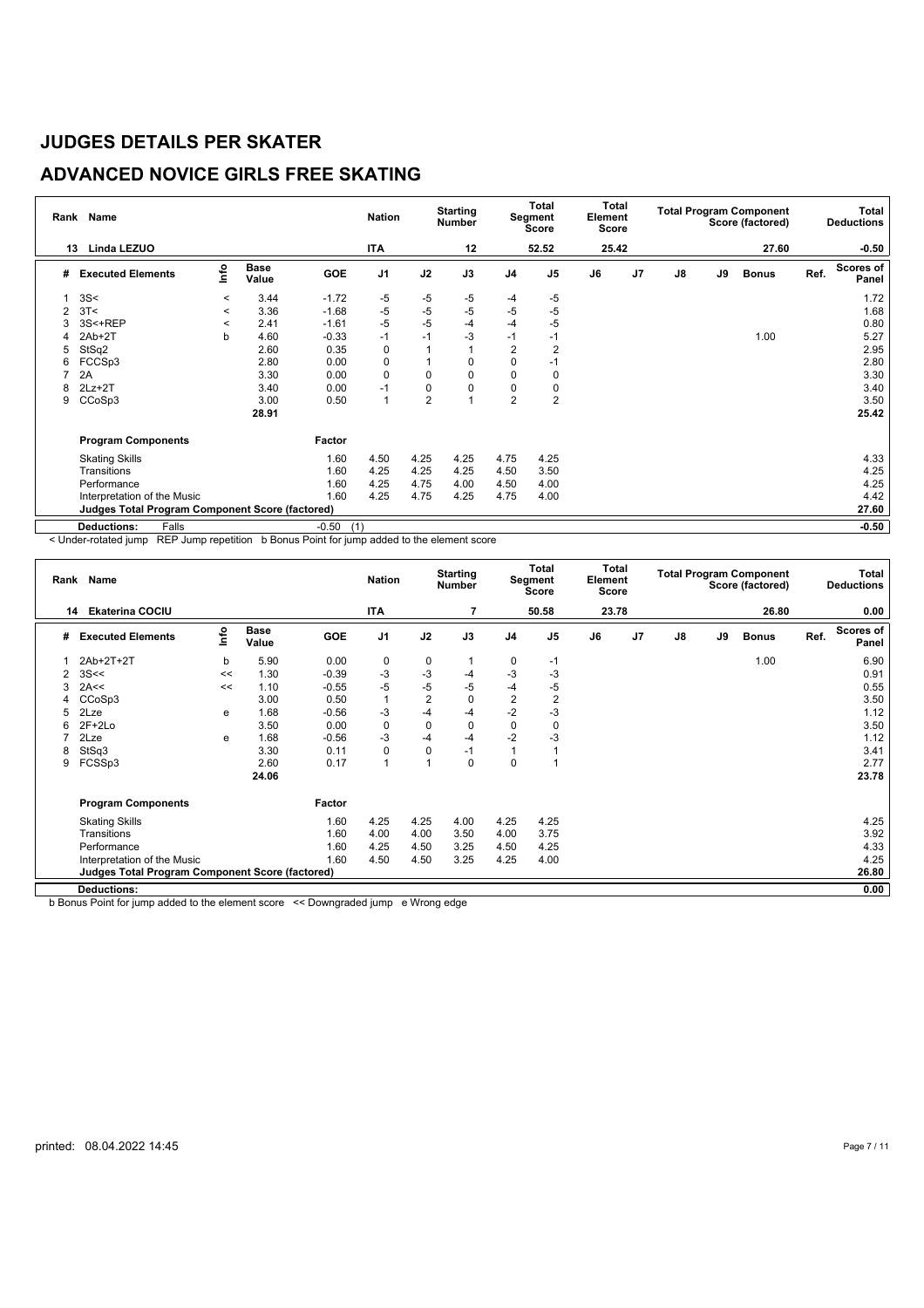## **ADVANCED NOVICE GIRLS FREE SKATING**

| Rank | <b>Name</b>                                            |         |                      |                | <b>Nation</b>  |                | <b>Starting</b><br>Number |                | Total<br>Segment<br>Score | Total<br>Element<br>Score |                |               |    | <b>Total Program Component</b><br>Score (factored) |      | <b>Total</b><br><b>Deductions</b> |
|------|--------------------------------------------------------|---------|----------------------|----------------|----------------|----------------|---------------------------|----------------|---------------------------|---------------------------|----------------|---------------|----|----------------------------------------------------|------|-----------------------------------|
| 15   | <b>Jayana TISCHLER</b>                                 |         |                      |                | SUI            |                | 6                         |                | 50.39                     | 27.49                     |                |               |    | 24.40                                              |      | $-1.50$                           |
| #    | <b>Executed Elements</b>                               | lnfo    | <b>Base</b><br>Value | <b>GOE</b>     | J <sub>1</sub> | J2             | J3                        | J <sub>4</sub> | J <sub>5</sub>            | J6                        | J <sub>7</sub> | $\mathsf{J}8$ | J9 | <b>Bonus</b>                                       | Ref. | Scores of<br>Panel                |
|      | 3T                                                     |         | 4.20                 | $-2.10$        | -5             | -5             | $-5$                      | -5             | $-5$                      |                           |                |               |    |                                                    |      | 2.10                              |
| 2    | 3Sb+1Eu+2S                                             | b       | 6.10                 | 0.00           | 0              | 0              | 0                         |                | 0                         |                           |                |               |    | 1.00                                               |      | 7.10                              |
| 3    | 3Lo<                                                   | $\,<\,$ | 3.92                 | $-0.91$        | $-2$           | $-3$           | $-2$                      | $-2$           | -3                        |                           |                |               |    |                                                    |      | 3.01                              |
|      | 3T+REP                                                 |         | 2.94                 | $-2.10$        | -5             | $-5$           | $-5$                      | -5             | $-5$                      |                           |                |               |    |                                                    |      | 0.84                              |
| 5    | FSSp3                                                  |         | 2.60                 | 0.09           | 0              | $\overline{2}$ | 0                         | 0              |                           |                           |                |               |    |                                                    |      | 2.69                              |
| 6    | 2A                                                     |         | 3.30                 | $-1.65$        | -5             | $-5$           | $-5$                      | $-5$           | $-5$                      |                           |                |               |    |                                                    |      | 1.65                              |
|      | StSq3                                                  |         | 3.30                 | 0.00           | 0              | $\mathbf 0$    | $-2$                      |                | 0                         |                           |                |               |    |                                                    |      | 3.30                              |
| 8    | $2Lz+2T$                                               |         | 3.40                 | 0.00           | 0              |                | 0                         | 0              | 0                         |                           |                |               |    |                                                    |      | 3.40                              |
| 9    | CCoSp3                                                 |         | 3.00                 | 0.40           | $\overline{2}$ | и              | 0                         | $\overline{2}$ |                           |                           |                |               |    |                                                    |      | 3.40                              |
|      |                                                        |         | 32.76                |                |                |                |                           |                |                           |                           |                |               |    |                                                    |      | 27.49                             |
|      | <b>Program Components</b>                              |         |                      | Factor         |                |                |                           |                |                           |                           |                |               |    |                                                    |      |                                   |
|      | <b>Skating Skills</b>                                  |         |                      | 1.60           | 4.00           | 4.25           | 3.75                      | 4.25           | 4.00                      |                           |                |               |    |                                                    |      | 4.08                              |
|      | Transitions                                            |         |                      | 1.60           | 4.00           | 4.00           | 3.25                      | 4.00           | 3.50                      |                           |                |               |    |                                                    |      | 3.83                              |
|      | Performance                                            |         |                      | 1.60           | 3.75           | 3.75           | 3.00                      | 4.25           | 3.50                      |                           |                |               |    |                                                    |      | 3.67                              |
|      | Interpretation of the Music                            |         |                      | 1.60           | 3.75           | 4.00           | 3.25                      | 4.50           | 3.25                      |                           |                |               |    |                                                    |      | 3.67                              |
|      | <b>Judges Total Program Component Score (factored)</b> |         |                      |                |                |                |                           |                |                           |                           |                |               |    |                                                    |      | 24.40                             |
|      | <b>Deductions:</b><br>Falls                            |         |                      | (3)<br>$-1.50$ |                |                |                           |                |                           |                           |                |               |    |                                                    |      | $-1.50$                           |

b Bonus Point for jump added to the element score < Under-rotated jump REP Jump repetition

| Rank     | Name<br><b>Beatrice SOLDATI</b><br>16                  |          |                      |                | <b>Nation</b>  |                | <b>Starting</b><br><b>Number</b> |                | <b>Total</b><br>Segment<br>Score | <b>Total</b><br>Element<br><b>Score</b> |                |    | <b>Total Program Component</b> | Score (factored) |      | Total<br><b>Deductions</b> |
|----------|--------------------------------------------------------|----------|----------------------|----------------|----------------|----------------|----------------------------------|----------------|----------------------------------|-----------------------------------------|----------------|----|--------------------------------|------------------|------|----------------------------|
|          |                                                        |          |                      |                | <b>ITA</b>     |                | 10                               |                | 50.02                            | 25.19                                   |                |    |                                | 25.33            |      | $-0.50$                    |
| #        | <b>Executed Elements</b>                               | lnfo     | <b>Base</b><br>Value | <b>GOE</b>     | J <sub>1</sub> | J2             | J3                               | J <sub>4</sub> | J <sub>5</sub>                   | J6                                      | J <sub>7</sub> | J8 | J9                             |                  | Ref. | Scores of<br>Panel         |
|          | 3Lz                                                    | $\prec$  | 4.72                 | $-0.94$        | $-2$           | $-2$           | -3                               | $-2$           | $-2$                             |                                         |                |    |                                |                  |      | 3.78                       |
|          | 3Lo<+1Eu+2S                                            | $\,<\,$  | 5.72                 | $-1.05$        | $-3$           | $-4$           | -3                               | $-1$           | $-2$                             |                                         |                |    |                                |                  |      | 4.67                       |
| 3        | CCoSp3                                                 |          | 3.00                 | 0.30           | $\mathbf{1}$   | $\overline{2}$ | 0                                |                |                                  |                                         |                |    |                                |                  |      | 3.30                       |
| Δ        | 3T<                                                    | $\prec$  | 3.36                 | $-1.68$        | $-5$           | -5             | $-5$                             | -5             | -5                               |                                         |                |    |                                |                  |      | 1.68                       |
| 5        | 3S <                                                   | <<       | 1.30                 | $-0.56$        | $-4$           | $-5$           | $-4$                             | -4             | -5                               |                                         |                |    |                                |                  |      | 0.74                       |
| 6        | $2A<+2T<$                                              | $\prec$  | 3.68                 | $-1.15$        | $-4$           | $-5$           | -5                               | -3             | $-4$                             |                                         |                |    |                                |                  |      | 2.53                       |
|          | 2A<                                                    | $\,<\,$  | 2.64                 | $-0.70$        | $-3$           | $-3$           | $-3$                             | $-2$           | $-2$                             |                                         |                |    |                                |                  |      | 1.94                       |
| 8        | StSq3                                                  |          | 3.30                 | $-0.11$        | 0              | $-1$           | $-3$                             | 1              | 0                                |                                         |                |    |                                |                  |      | 3.19                       |
| 9        | FCCSp3                                                 |          | 2.80                 | 0.56           | $\overline{2}$ | $\overline{2}$ | 0                                | $\overline{2}$ | $\overline{2}$                   |                                         |                |    |                                |                  |      | 3.36                       |
|          |                                                        |          | 30.52                |                |                |                |                                  |                |                                  |                                         |                |    |                                |                  |      | 25.19                      |
|          | <b>Program Components</b>                              |          |                      | Factor         |                |                |                                  |                |                                  |                                         |                |    |                                |                  |      |                            |
|          | <b>Skating Skills</b>                                  |          |                      | 1.60           | 4.00           | 3.75           | 4.25                             | 4.50           | 4.00                             |                                         |                |    |                                |                  |      | 4.08                       |
|          | Transitions                                            |          |                      | 1.60           | 3.50           | 3.25           | 4.00                             | 4.00           | 3.75                             |                                         |                |    |                                |                  |      | 3.75                       |
|          | Performance                                            |          |                      | 1.60           | 4.00           | 4.00           | 3.75                             | 4.50           | 4.25                             |                                         |                |    |                                |                  |      | 4.08                       |
|          | Interpretation of the Music                            |          |                      | 1.60           | 4.25           | 3.75           | 3.75                             | 4.25           | 3.75                             |                                         |                |    |                                |                  |      | 3.92                       |
|          | <b>Judges Total Program Component Score (factored)</b> |          |                      |                |                |                |                                  |                |                                  |                                         |                |    |                                |                  |      | 25.33                      |
|          | Falls<br><b>Deductions:</b>                            |          |                      | (1)<br>$-0.50$ |                |                |                                  |                |                                  |                                         |                |    |                                |                  |      | $-0.50$                    |
| $\cdots$ | $\overline{\phantom{0}}$                               | $\cdots$ |                      |                |                |                |                                  |                |                                  |                                         |                |    |                                |                  |      |                            |

< Under-rotated jump << Downgraded jump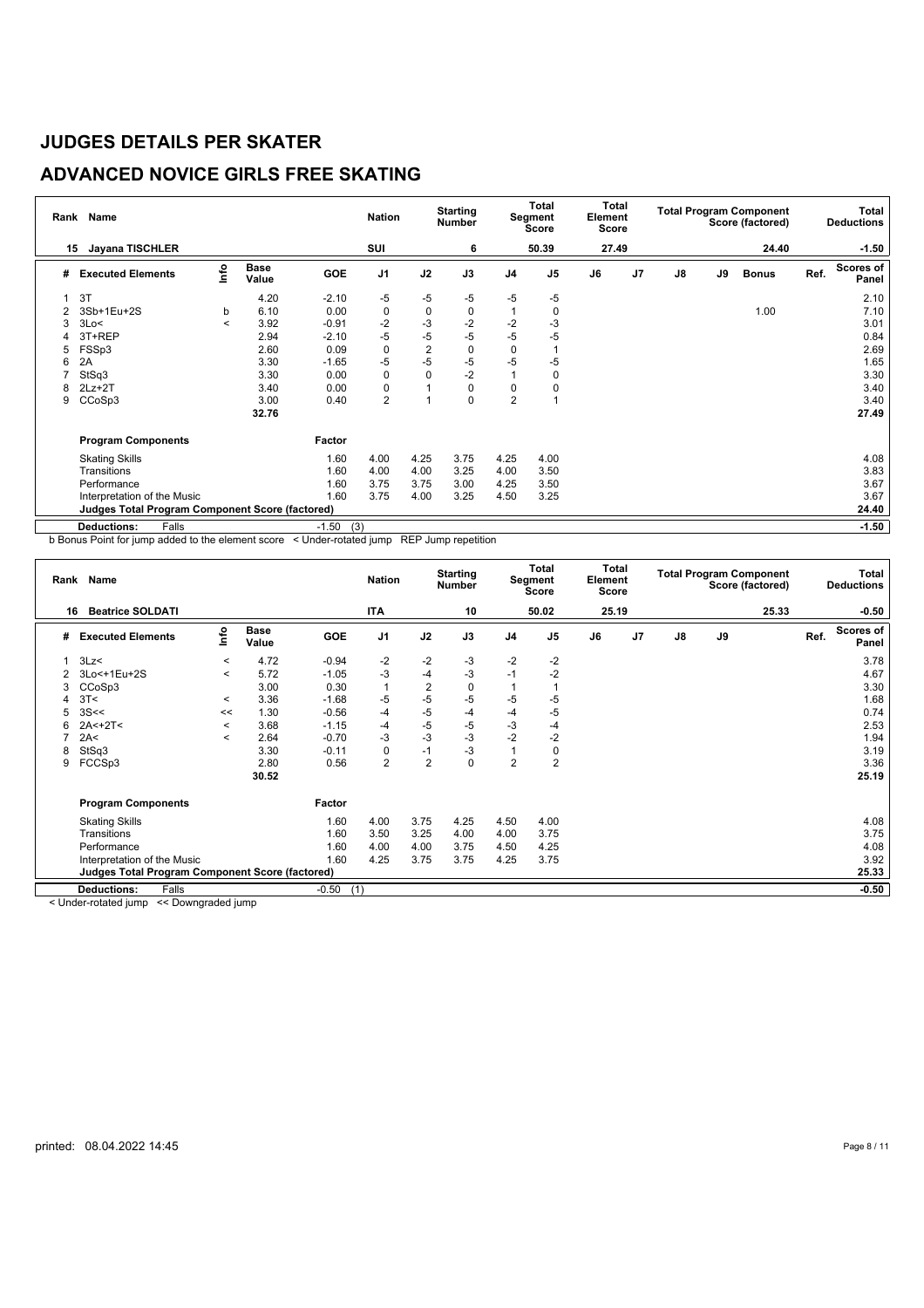## **ADVANCED NOVICE GIRLS FREE SKATING**

| Rank | <b>Name</b>                                            |         |                      |            | <b>Nation</b>  |             | <b>Starting</b><br><b>Number</b> |                | <b>Total</b><br>Segment<br><b>Score</b> | Total<br>Element<br>Score |                |               | <b>Total Program Component</b><br>Score (factored) |       | Total<br><b>Deductions</b> |                           |
|------|--------------------------------------------------------|---------|----------------------|------------|----------------|-------------|----------------------------------|----------------|-----------------------------------------|---------------------------|----------------|---------------|----------------------------------------------------|-------|----------------------------|---------------------------|
| 17   | <b>Haley-Rae THOMSON</b>                               |         |                      |            | <b>RSA</b>     |             | 4                                |                | 43.13                                   | 20.46                     |                |               |                                                    | 22.67 |                            | 0.00                      |
| #    | <b>Executed Elements</b>                               | lnfo    | <b>Base</b><br>Value | <b>GOE</b> | J <sub>1</sub> | J2          | J3                               | J <sub>4</sub> | J <sub>5</sub>                          | J6                        | J <sub>7</sub> | $\mathsf{J}8$ | J9                                                 |       | Ref.                       | <b>Scores of</b><br>Panel |
|      | 2Lze                                                   | е       | 1.68                 | $-0.45$    | -3             | -3          | $-2$                             | $-3$           | -2                                      |                           |                |               |                                                    |       |                            | 1.23                      |
| 2    | 3S<+1Eu+2S                                             | $\,<\,$ | 5.24                 | $-0.80$    | $-2$           | -3          | $-3$                             | $-2$           | $-2$                                    |                           |                |               |                                                    |       |                            | 4.44                      |
| 3    | 2Lo                                                    |         | 1.70                 | 0.00       | 0              | $\mathbf 0$ | $\mathbf 0$                      | 0              | 0                                       |                           |                |               |                                                    |       |                            | 1.70                      |
|      | 2A<                                                    | $\,<\,$ | 2.64                 | $-0.79$    | -3             | $-4$        | $-3$                             | $-2$           | $-3$                                    |                           |                |               |                                                    |       |                            | 1.85                      |
| 5    | CCoSp3                                                 |         | 3.00                 | 0.10       | $\mathbf{1}$   | 1           | 0                                | $\mathbf 0$    | $\Omega$                                |                           |                |               |                                                    |       |                            | 3.10                      |
| 6    | 2F!+2T                                                 |         | 3.10                 | $-0.18$    | $-1$           | $-1$        | $-1$                             | $-1$           | 0                                       |                           |                |               |                                                    |       |                            | 2.92                      |
|      | 2F                                                     |         | 1.80                 | 0.00       | 0              | $\mathbf 0$ | 0                                | $\mathbf 0$    |                                         |                           |                |               |                                                    |       |                            | 1.80                      |
| 8    | FCSSp2V                                                |         | 1.73                 | $-0.11$    | 0              | $-1$        | $\mathbf 0$                      | -3             | -1                                      |                           |                |               |                                                    |       |                            | 1.62                      |
| 9    | StSq1                                                  |         | 1.80                 | 0.00       | 0              | $\mathbf 0$ | $-2$                             | 0              | 0                                       |                           |                |               |                                                    |       |                            | 1.80                      |
|      |                                                        |         | 22.69                |            |                |             |                                  |                |                                         |                           |                |               |                                                    |       |                            | 20.46                     |
|      | <b>Program Components</b>                              |         |                      | Factor     |                |             |                                  |                |                                         |                           |                |               |                                                    |       |                            |                           |
|      | <b>Skating Skills</b>                                  |         |                      | 1.60       | 4.00           | 3.50        | 3.50                             | 3.75           | 4.00                                    |                           |                |               |                                                    |       |                            | 3.75                      |
|      | Transitions                                            |         |                      | 1.60       | 3.50           | 3.25        | 3.25                             | 3.50           | 3.50                                    |                           |                |               |                                                    |       |                            | 3.42                      |
|      | Performance                                            |         |                      | 1.60       | 3.75           | 3.00        | 3.25                             | 4.00           | 3.50                                    |                           |                |               |                                                    |       |                            | 3.50                      |
|      | Interpretation of the Music                            |         |                      | 1.60       | 3.75           | 3.25        | 3.25                             | 4.00           | 3.50                                    |                           |                |               |                                                    |       |                            | 3.50                      |
|      | <b>Judges Total Program Component Score (factored)</b> |         |                      |            |                |             |                                  |                |                                         |                           |                |               |                                                    |       |                            | 22.67                     |
|      | <b>Deductions:</b>                                     |         |                      |            |                |             |                                  |                |                                         |                           |                |               |                                                    |       |                            | 0.00                      |

e Wrong edge < Under-rotated jump ! Not clear edge

|   | Rank Name<br><b>Andrea PAZOS</b><br>18                 |      |                      |            |                |             | <b>Starting</b><br><b>Number</b> |                | <b>Total</b><br>Segment<br>Score | <b>Total</b><br>Element<br>Score |                |    |    | <b>Total Program Component</b><br>Score (factored) |      | Total<br><b>Deductions</b> |
|---|--------------------------------------------------------|------|----------------------|------------|----------------|-------------|----------------------------------|----------------|----------------------------------|----------------------------------|----------------|----|----|----------------------------------------------------|------|----------------------------|
|   |                                                        |      |                      |            | <b>AND</b>     |             | 5                                |                | 41.82                            | 19.15                            |                |    |    | 22.67                                              |      | 0.00                       |
| # | <b>Executed Elements</b>                               | Info | <b>Base</b><br>Value | <b>GOE</b> | J <sub>1</sub> | J2          | J3                               | J <sub>4</sub> | J <sub>5</sub>                   | J6                               | J <sub>7</sub> | J8 | J9 |                                                    | Ref. | Scores of<br>Panel         |
|   | $2Lz + 2T$                                             |      | 3.40                 | $-0.21$    | -1             | -1          | $-2$                             | $-1$           | -1                               |                                  |                |    |    |                                                    |      | 3.19                       |
| 2 | 2F                                                     |      | 1.80                 | 0.00       | $\mathbf 0$    | 0           | $\Omega$                         | $\Omega$       |                                  |                                  |                |    |    |                                                    |      | 1.80                       |
| 3 | 1A+2Lo+2T                                              |      | 4.10                 | 0.00       | $\mathbf 0$    | 0           | $\Omega$                         | $\Omega$       | $\Omega$                         |                                  |                |    |    |                                                    |      | 4.10                       |
| 4 | 2F                                                     |      | 1.80                 | $-0.12$    | $-1$           | 0           | $-1$                             | $-1$           | 0                                |                                  |                |    |    |                                                    |      | 1.68                       |
| 5 | 2Lo                                                    |      | 1.70                 | 0.00       | $\mathbf 0$    | 0           | 0                                | 0              | -1                               |                                  |                |    |    |                                                    |      | 1.70                       |
| 6 | FCCSp2                                                 |      | 2.30                 | $-0.23$    | $-1$           | $-1$        | $-2$                             | $-1$           | 0                                |                                  |                |    |    |                                                    |      | 2.07                       |
|   | StSq1                                                  |      | 1.80                 | $-0.24$    | $-1$           | $-2$        | 0                                | $-1$           | $-2$                             |                                  |                |    |    |                                                    |      | 1.56                       |
| 8 | 2S                                                     |      | 1.30                 | 0.00       | $\mathbf 0$    | $\mathbf 0$ | 0                                | 0              |                                  |                                  |                |    |    |                                                    |      | 1.30                       |
| 9 | CCoSp2V                                                |      | 1.88                 | $-0.13$    | $-1$           | $-1$        | $-2$                             | 0              | 0                                |                                  |                |    |    |                                                    |      | 1.75                       |
|   |                                                        |      | 20.08                |            |                |             |                                  |                |                                  |                                  |                |    |    |                                                    |      | 19.15                      |
|   | <b>Program Components</b>                              |      |                      | Factor     |                |             |                                  |                |                                  |                                  |                |    |    |                                                    |      |                            |
|   | <b>Skating Skills</b>                                  |      |                      | 1.60       | 3.75           | 3.00        | 3.50                             | 4.00           | 3.75                             |                                  |                |    |    |                                                    |      | 3.67                       |
|   | Transitions                                            |      |                      | 1.60       | 4.00           | 3.00        | 3.25                             | 3.25           | 3.75                             |                                  |                |    |    |                                                    |      | 3.42                       |
|   | Performance                                            |      |                      | 1.60       | 3.75           | 3.25        | 3.25                             | 3.75           | 3.50                             |                                  |                |    |    |                                                    |      | 3.50                       |
|   | Interpretation of the Music                            |      |                      | 1.60       | 4.00           | 3.25        | 3.25                             | 4.00           | 3.50                             |                                  |                |    |    |                                                    |      | 3.58                       |
|   | <b>Judges Total Program Component Score (factored)</b> |      |                      |            |                |             |                                  |                |                                  |                                  |                |    |    |                                                    |      | 22.67                      |
|   | <b>Deductions:</b>                                     |      |                      |            |                |             |                                  |                |                                  |                                  |                |    |    |                                                    |      | 0.00                       |
|   |                                                        |      |                      |            |                |             |                                  |                |                                  |                                  |                |    |    |                                                    |      |                            |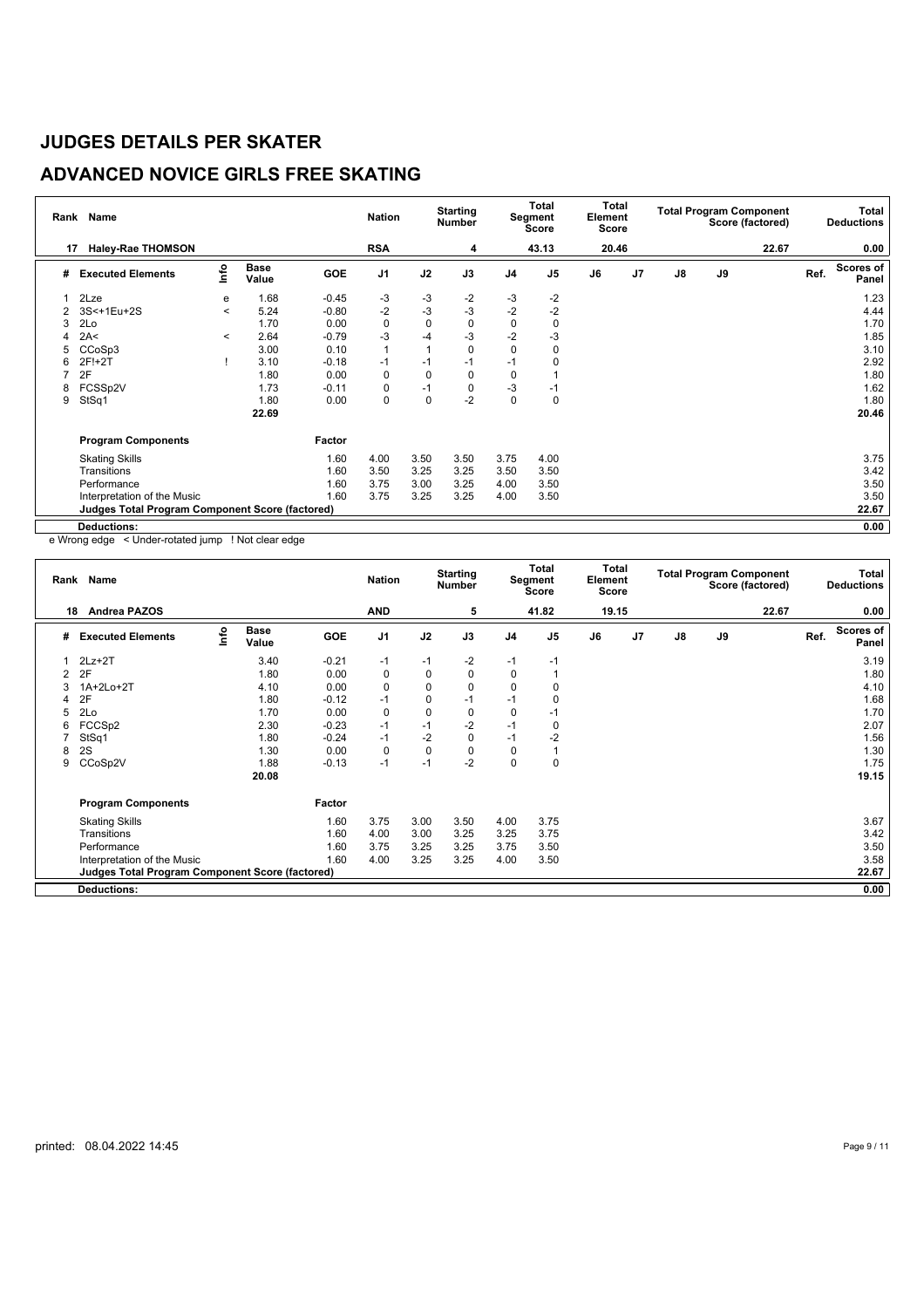## **ADVANCED NOVICE GIRLS FREE SKATING**

| Rank | Name                                                   |      |                      |         | <b>Nation</b> |                | <b>Starting</b><br><b>Number</b> |                | Total<br>Segment<br>Score | Total<br>Element<br><b>Score</b> |    |               |    | <b>Total Program Component</b><br>Score (factored) |      | Total<br><b>Deductions</b> |
|------|--------------------------------------------------------|------|----------------------|---------|---------------|----------------|----------------------------------|----------------|---------------------------|----------------------------------|----|---------------|----|----------------------------------------------------|------|----------------------------|
| 19   | <b>Alisah REITERER</b>                                 |      |                      |         | <b>AUT</b>    |                | 3                                |                | 41.50                     | 22.04                            |    |               |    | 19.46                                              |      | 0.00                       |
| #    | <b>Executed Elements</b>                               | lnfo | <b>Base</b><br>Value | GOE     | J1            | J2             | J3                               | J <sub>4</sub> | J <sub>5</sub>            | J6                               | J7 | $\mathsf{J}8$ | J9 | <b>Bonus</b>                                       | Ref. | <b>Scores of</b><br>Panel  |
|      | 2Ab                                                    | b    | 3.30                 | $-0.55$ | $-1$          | -3             | -3                               | $-1$           | $-1$                      |                                  |    |               |    | 1.00                                               |      | 3.75                       |
|      | CCoSp2                                                 |      | 2.50                 | 0.17    | $\mathbf{1}$  | $\overline{1}$ | $-1$                             | 0              |                           |                                  |    |               |    |                                                    |      | 2.67                       |
| 3    | $2Lz + 2T$                                             |      | 3.40                 | $-0.21$ | $-1$          | 0              | $-1$                             | $-1$           | -1                        |                                  |    |               |    |                                                    |      | 3.19                       |
|      | 2A                                                     |      | 3.30                 | 0.00    | 0             | 0              | 0                                |                |                           |                                  |    |               |    |                                                    |      | 3.30                       |
|      | 2Lo                                                    |      | 1.70                 | 0.00    | 0             | $\mathbf 0$    | 0                                | 0              |                           |                                  |    |               |    |                                                    |      | 1.70                       |
| 6    | FCSSp2                                                 |      | 2.30                 | 0.00    | $\pmb{0}$     | $\mathbf 0$    | $-1$                             | 0              |                           |                                  |    |               |    |                                                    |      | 2.30                       |
|      | 1F                                                     |      | 0.50                 | $-0.05$ | $-1$          | $\mathbf 0$    | $-2$                             | $-1$           | -1                        |                                  |    |               |    |                                                    |      | 0.45                       |
| 8    | $2Lz + 2T$                                             |      | 3.40                 | $-0.28$ | $-1$          | $-1$           | $-3$                             | $-1$           | $-2$                      |                                  |    |               |    |                                                    |      | 3.12                       |
| 9    | StSq1                                                  |      | 1.80                 | $-0.24$ | $-2$          | $-1$           | $-2$                             | $\mathbf 0$    | $-1$                      |                                  |    |               |    |                                                    |      | 1.56                       |
|      |                                                        |      | 22.20                |         |               |                |                                  |                |                           |                                  |    |               |    |                                                    |      | 22.04                      |
|      | <b>Program Components</b>                              |      |                      | Factor  |               |                |                                  |                |                           |                                  |    |               |    |                                                    |      |                            |
|      | <b>Skating Skills</b>                                  |      |                      | 1.60    | 3.00          | 3.25           | 3.25                             | 3.75           | 3.50                      |                                  |    |               |    |                                                    |      | 3.33                       |
|      | Transitions                                            |      |                      | 1.60    | 2.50          | 2.75           | 3.00                             | 3.00           | 2.75                      |                                  |    |               |    |                                                    |      | 2.83                       |
|      | Performance                                            |      |                      | 1.60    | 3.00          | 3.00           | 3.00                             | 3.25           | 2.75                      |                                  |    |               |    |                                                    |      | 3.00                       |
|      | Interpretation of the Music                            |      |                      | 1.60    | 2.75          | 3.00           | 3.00                             | 3.50           | 3.00                      |                                  |    |               |    |                                                    |      | 3.00                       |
|      | <b>Judges Total Program Component Score (factored)</b> |      |                      |         |               |                |                                  |                |                           |                                  |    |               |    |                                                    |      | 19.46                      |
|      | <b>Deductions:</b>                                     |      |                      |         |               |                |                                  |                |                           |                                  |    |               |    |                                                    |      | 0.00                       |

b Bonus Point for jump added to the element score

|   | Name<br>Rank<br>20                              |      |                      |            | <b>Nation</b>  |          | <b>Starting</b><br><b>Number</b> |                | <b>Total</b><br>Segment<br><b>Score</b> | <b>Total</b><br>Element<br>Score |                |    |    | <b>Total Program Component</b><br>Score (factored) |      | Total<br><b>Deductions</b> |
|---|-------------------------------------------------|------|----------------------|------------|----------------|----------|----------------------------------|----------------|-----------------------------------------|----------------------------------|----------------|----|----|----------------------------------------------------|------|----------------------------|
|   | Emma HIDALGO                                    |      |                      |            | <b>AND</b>     |          |                                  |                | 40.01                                   | 20.55                            |                |    |    | 19.46                                              |      | 0.00                       |
| # | <b>Executed Elements</b>                        | info | <b>Base</b><br>Value | <b>GOE</b> | J <sub>1</sub> | J2       | J3                               | J <sub>4</sub> | J <sub>5</sub>                          | J6                               | J <sub>7</sub> | J8 | J9 |                                                    | Ref. | <b>Scores of</b><br>Panel  |
|   | 2Lo+2T+2T                                       |      | 4.30                 | $-0.06$    | $-1$           | 0        | 0                                | 0              | $-1$                                    |                                  |                |    |    |                                                    |      | 4.24                       |
| 2 | $1A+2Lo$                                        |      | 2.80                 | 0.00       | $-1$           | 0        | 0                                | 0              |                                         |                                  |                |    |    |                                                    |      | 2.80                       |
| 3 | 2Lz                                             |      | 2.10                 | $-0.07$    | $\mathbf 0$    | $\Omega$ | $\Omega$                         | $-1$           | -1                                      |                                  |                |    |    |                                                    |      | 2.03                       |
|   | 2F                                              |      | 1.80                 | 0.00       | $-1$           | 0        | 0                                | 0              | 0                                       |                                  |                |    |    |                                                    |      | 1.80                       |
| 5 | 2F                                              |      | 1.80                 | $-0.06$    | $-1$           |          | 0                                | $-1$           | 0                                       |                                  |                |    |    |                                                    |      | 1.74                       |
| 6 | FCSS <sub>p2</sub>                              |      | 2.30                 | $-0.08$    | $\mathbf 0$    | $-2$     | 0                                | 0              | $-1$                                    |                                  |                |    |    |                                                    |      | 2.22                       |
|   | StSq1                                           |      | 1.80                 | $-0.18$    | $-1$           | $-2$     | $-1$                             | $\Omega$       | $-1$                                    |                                  |                |    |    |                                                    |      | 1.62                       |
| 8 | 2S                                              |      | 1.30                 | 0.00       | $-1$           | 0        | $\Omega$                         | $\Omega$       | 0                                       |                                  |                |    |    |                                                    |      | 1.30                       |
| 9 | CCoSp3                                          |      | 3.00                 | $-0.20$    | $\mathbf 0$    | $-1$     | $-1$                             | $-1$           | 0                                       |                                  |                |    |    |                                                    |      | 2.80                       |
|   |                                                 |      | 21.20                |            |                |          |                                  |                |                                         |                                  |                |    |    |                                                    |      | 20.55                      |
|   | <b>Program Components</b>                       |      |                      | Factor     |                |          |                                  |                |                                         |                                  |                |    |    |                                                    |      |                            |
|   | <b>Skating Skills</b>                           |      |                      | 1.60       | 2.75           | 3.00     | 3.50                             | 3.25           | 3.50                                    |                                  |                |    |    |                                                    |      | 3.25                       |
|   | Transitions                                     |      |                      | 1.60       | 2.50           | 3.00     | 3.25                             | 3.00           | 3.50                                    |                                  |                |    |    |                                                    |      | 3.08                       |
|   | Performance                                     |      |                      | 1.60       | 2.50           | 2.50     | 3.00                             | 3.25           | 3.00                                    |                                  |                |    |    |                                                    |      | 2.83                       |
|   | Interpretation of the Music                     |      |                      | 1.60       | 2.50           | 3.00     | 3.00                             | 3.25           | 3.00                                    |                                  |                |    |    |                                                    |      | 3.00                       |
|   | Judges Total Program Component Score (factored) |      |                      |            |                |          |                                  |                |                                         |                                  |                |    |    |                                                    |      | 19.46                      |
|   | <b>Deductions:</b>                              |      |                      |            |                |          |                                  |                |                                         |                                  |                |    |    |                                                    |      | 0.00                       |
|   |                                                 |      |                      |            |                |          |                                  |                |                                         |                                  |                |    |    |                                                    |      |                            |